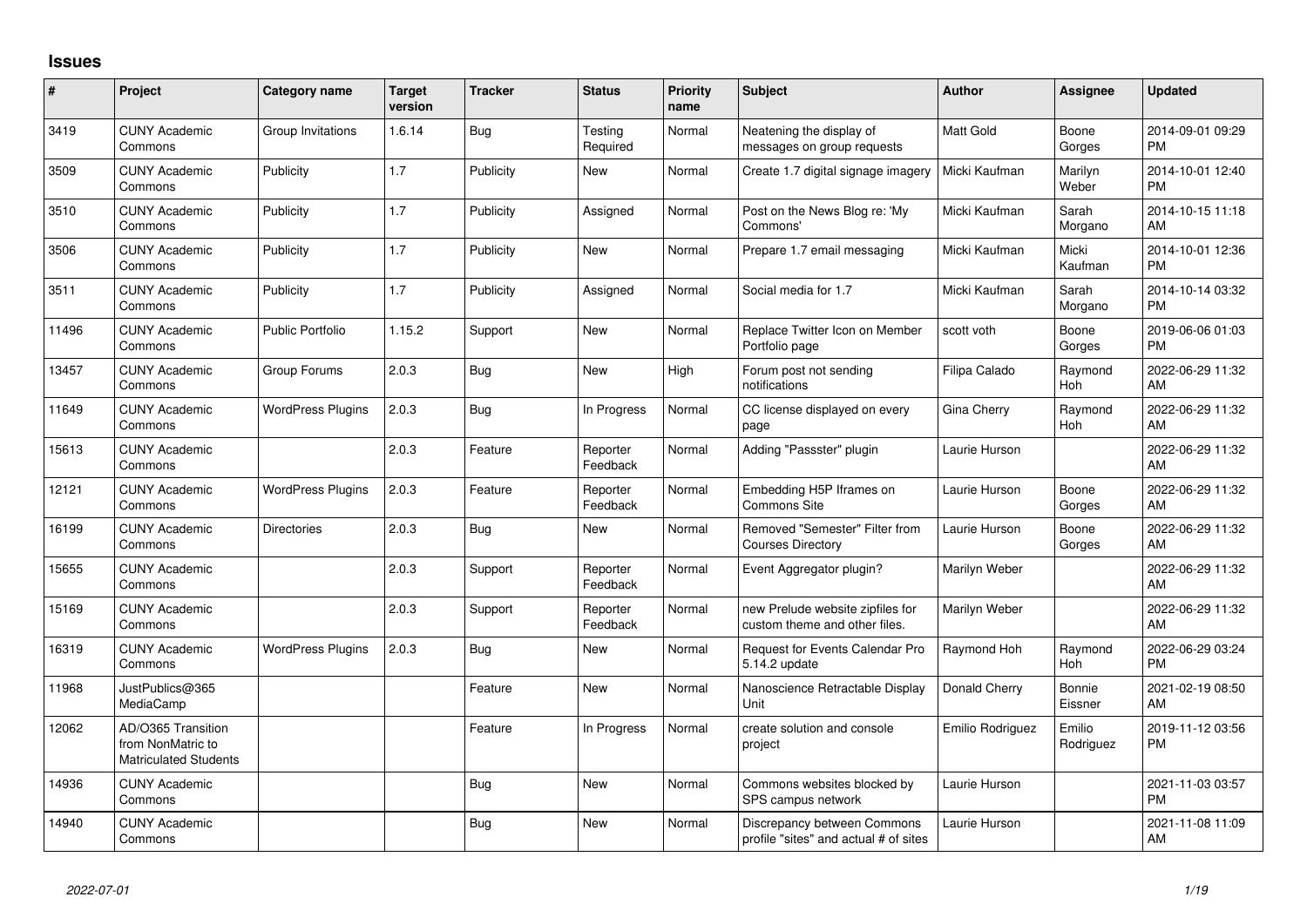| #     | Project                         | <b>Category name</b> | <b>Target</b><br>version | <b>Tracker</b> | <b>Status</b>        | <b>Priority</b><br>name | <b>Subject</b>                                                        | <b>Author</b>           | <b>Assignee</b> | <b>Updated</b>                |
|-------|---------------------------------|----------------------|--------------------------|----------------|----------------------|-------------------------|-----------------------------------------------------------------------|-------------------------|-----------------|-------------------------------|
| 15757 | <b>CUNY Academic</b><br>Commons |                      |                          | <b>Bug</b>     | New                  | Normal                  | Members # do not match                                                | Laurie Hurson           |                 | 2022-03-30 04:52<br><b>PM</b> |
| 15370 | <b>CUNY Academic</b><br>Commons |                      |                          | Support        | Reporter<br>Feedback | Normal                  | All-in-One Event Calendar?                                            | Marilyn Weber           |                 | 2022-02-17 11:03<br>AM.       |
| 15260 | <b>CUNY Academic</b><br>Commons |                      |                          | Support        | Reporter<br>Feedback | Normal                  | Diacritical markings   European<br><b>Stages</b>                      | Marilyn Weber           |                 | 2022-02-04 08:16<br>AM        |
| 15565 | <b>CUNY Academic</b><br>Commons |                      |                          | Support        | New                  | Normal                  | Events - send updates to an email<br>listserv                         | Marilyn Weber           |                 | 2022-03-10 01:06<br><b>PM</b> |
| 15045 | <b>CUNY Academic</b><br>Commons |                      |                          | Support        | <b>New</b>           | Normal                  | no result for KCeL in the search<br>box on the commons                | Marilyn Weber           |                 | 2021-12-10 11:29<br><b>AM</b> |
| 15685 | <b>CUNY Academic</b><br>Commons |                      |                          | Support        | <b>New</b>           | High                    | problem with chrome?                                                  | Marilyn Weber           |                 | 2022-04-25 03:40<br><b>PM</b> |
| 16110 | <b>CUNY Academic</b><br>Commons |                      |                          | Support        | Reporter<br>Feedback | Normal                  | remove Creative Commons<br>license from pages?                        | Marilyn Weber           | Raymond<br>Hoh  | 2022-05-17 06:11<br><b>PM</b> |
| 16099 | <b>CUNY Academic</b><br>Commons |                      |                          | Support        | Reporter<br>Feedback | Normal                  | request for Newsletter Glue                                           | Marilyn Weber           |                 | 2022-05-13 12:14<br><b>PM</b> |
| 14784 | <b>CUNY Academic</b><br>Commons |                      |                          | Support        | Reporter<br>Feedback | Normal                  | User report of logo problem when<br>using Customizer theme            | Marilyn Weber           |                 | 2021-09-17 10:25<br>AM        |
| 2573  | <b>NYCDH Community</b><br>Site  |                      |                          | Feature        | Reporter<br>Feedback | Normal                  | Add dh_nyc twitter list feed to site                                  | <b>Mark Newton</b>      | Matt Gold       | 2013-05-16 11:42<br><b>PM</b> |
| 2571  | <b>NYCDH Community</b><br>Site  |                      |                          | Feature        | Assigned             | Normal                  | Add Google custom search box to<br>homepage                           | Mark Newton             | Raymond<br>Hoh  | 2013-05-18 07:49<br><b>PM</b> |
| 2574  | NYCDH Community<br>Site         |                      |                          | Feature        | Assigned             | Normal                  | Add Way to Upload Files to<br>Groups                                  | <b>Mark Newton</b>      | Raymond<br>Hoh  | 2013-05-18 07:46<br><b>PM</b> |
| 2577  | <b>NYCDH Community</b><br>Site  |                      |                          | Feature        | Assigned             | Low                     | Investigate Potential to Add Links<br>to the Forum                    | <b>Mark Newton</b>      | Alex Gil        | 2013-05-16 09:40<br><b>PM</b> |
| 2576  | <b>NYCDH Community</b><br>Site  |                      |                          | Bug            | Hold                 | Low                     | Test Next Button in Javascript<br><b>Tutorial Under Activities</b>    | <b>Mark Newton</b>      | Alex Gil        | 2013-05-18 02:55<br><b>PM</b> |
| 16307 | <b>CUNY Academic</b><br>Commons |                      |                          | Bug            | <b>New</b>           | Normal                  | Add brief messaging to<br>accept/decline group membership<br>requests | Matt Gold               | Boone<br>Gorges | 2022-06-27 06:13<br><b>PM</b> |
| 2618  | <b>NYCDH Community</b><br>Site  |                      |                          | <b>Bug</b>     | Assigned             | Low                     | Mark blogs as spam when created<br>by users marked as spam            | Matt Gold               | Boone<br>Gorges | 2013-06-09 11:38<br><b>PM</b> |
| 8992  | <b>NYCDH Community</b><br>Site  |                      |                          | Bug            | Assigned             | Normal                  | Multiple RBE error reports                                            | Matt Gold               | Raymond<br>Hoh  | 2017-12-11 05:43<br><b>PM</b> |
| 16290 | <b>CUNY Academic</b><br>Commons |                      |                          | Feature        | Reporter<br>Feedback | Normal                  | Add Table Of Contents Block<br>plug-in                                | Raffi<br>Khatchadourian |                 | 2022-06-24 10:26<br>AM        |
| 16294 | <b>CUNY Academic</b><br>Commons |                      |                          | Bug            | <b>New</b>           | Urgent                  | CAC is down                                                           | Raffi<br>Khatchadourian |                 | 2022-06-27 02:00<br>PM        |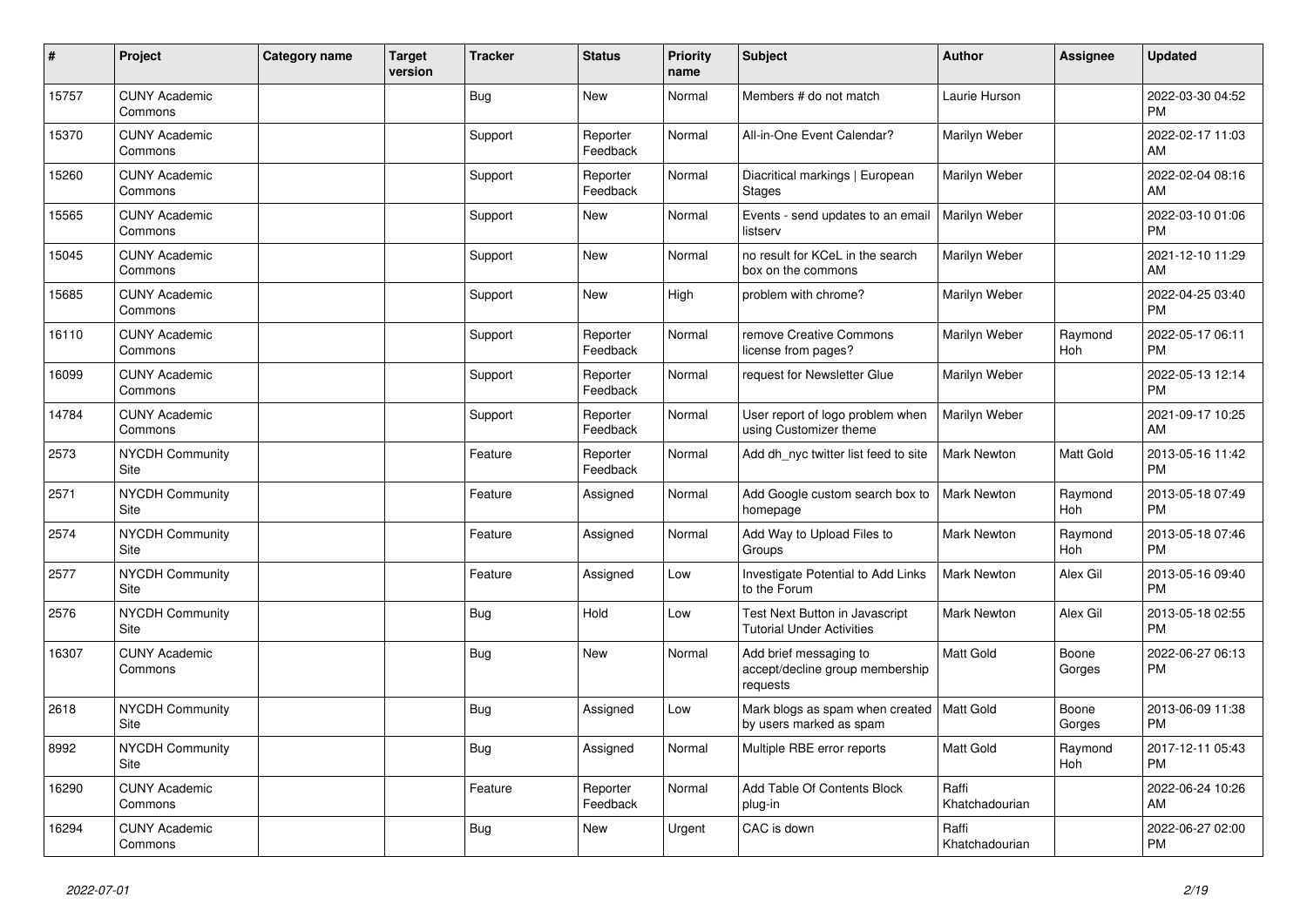| $\#$  | Project                         | <b>Category name</b>           | <b>Target</b><br>version | <b>Tracker</b> | <b>Status</b>        | <b>Priority</b><br>name | <b>Subject</b>                                                                             | <b>Author</b>           | <b>Assignee</b> | <b>Updated</b>                |
|-------|---------------------------------|--------------------------------|--------------------------|----------------|----------------------|-------------------------|--------------------------------------------------------------------------------------------|-------------------------|-----------------|-------------------------------|
| 15516 | <b>CUNY Academic</b><br>Commons | <b>WordPress Plugins</b>       |                          | Bug            | Reporter<br>Feedback | Normal                  | Can't publish or save draft of post<br>on wordpress.com                                    | Raffi<br>Khatchadourian | Raymond<br>Hoh  | 2022-03-02 05:52<br><b>PM</b> |
| 14792 | <b>CUNY Academic</b><br>Commons |                                |                          | Bug            | <b>New</b>           | Normal                  | Inconsistent email notifications<br>from gravity forms                                     | Raffi<br>Khatchadourian |                 | 2021-10-04 01:50<br><b>PM</b> |
| 16314 | <b>CUNY Academic</b><br>Commons | <b>WordPress Plugins</b>       |                          | Feature        | <b>New</b>           | Normal                  | Install Multicollab plug-in?                                                               | Raffi<br>Khatchadourian |                 | 2022-06-29 03:44<br><b>PM</b> |
| 16255 | <b>CUNY Academic</b><br>Commons | WordPress (misc)               |                          | <b>Bug</b>     | <b>New</b>           | Normal                  | Need to define 'MULTISITE'<br>constant in wp-config.php                                    | Raymond Hoh             |                 | 2022-06-19 09:31<br>AM        |
| 14908 | <b>CUNY Academic</b><br>Commons | Performance                    |                          | Bug            | <b>New</b>           | Normal                  | Stale object cache on cdev                                                                 | Raymond Hoh             | Boone<br>Gorges | 2021-12-07 09:45<br>AM        |
| 16177 | <b>CUNY Academic</b><br>Commons | Reply By Email                 |                          | <b>Bug</b>     | New                  | Normal                  | Switch to Inbound mode for RBE                                                             | Raymond Hoh             | Raymond<br>Hoh  | 2022-05-30 04:32<br><b>PM</b> |
| 16245 | <b>CUNY Academic</b><br>Commons | WordPress (misc)               |                          | <b>Bug</b>     | Reporter<br>Feedback | Normal                  | Save Button missing on<br>WordPress Profile page                                           | scott voth              | Raymond<br>Hoh  | 2022-06-16 03:09<br><b>PM</b> |
| 15767 | <b>CUNY Academic</b><br>Commons | WordPress (misc)               |                          | Support        | <b>New</b>           | Normal                  | Site loading slowly                                                                        | scott voth              | Boone<br>Gorges | 2022-04-04 08:56<br><b>PM</b> |
| 16318 | <b>CUNY Academic</b><br>Commons |                                |                          | Bug            | New                  | Normal                  | Unable to Access block editor or<br>embed YouTube videos in new<br>pages, in one site only | <b>Syelle Graves</b>    |                 | 2022-06-29 02:24<br><b>PM</b> |
| 13891 | <b>CUNY Academic</b><br>Commons | Internal Tools and<br>Workflow | 2.1.0                    | Feature        | <b>New</b>           | Normal                  | Migrate automated linting to<br>GitHub Actions                                             | <b>Boone Gorges</b>     | Jeremy Felt     | 2022-06-29 11:13<br>AM        |
| 15194 | <b>CUNY Academic</b><br>Commons | Internal Tools and<br>Workflow | 2.1.0                    | Feature        | <b>New</b>           | Normal                  | PHPCS sniff for un-restored<br>switch_to_blog() calls                                      | Boone Gorges            | Jeremy Felt     | 2022-05-26 10:45<br>AM        |
| 15883 | <b>CUNY Academic</b><br>Commons |                                | 2.1.0                    | Feature        | <b>New</b>           | Normal                  | Release BPGES update                                                                       | Boone Gorges            | Boone<br>Gorges | 2022-05-26 10:39<br>AM        |
| 13946 | <b>CUNY Academic</b><br>Commons | <b>WordPress Plugins</b>       | 2.1.0                    | Support        | Assigned             | Normal                  | <b>Custom Embed handler For</b><br>OneDrive files                                          | scott voth              | Raymond<br>Hoh  | 2022-05-26 10:46<br>AM        |
| 10439 | <b>CUNY Academic</b><br>Commons | Design                         | 2.1.0                    | Design/UX      | New                  | Normal                  | Create Style Guide for Commons                                                             | Sonja Leix              | Sara Cannon     | 2022-06-28 01:43<br><b>PM</b> |
| 4388  | <b>CUNY Academic</b><br>Commons | WordPress (misc)               | Future<br>release        | Bug            | Assigned             | Normal                  | Repeated request for<br>authentication.                                                    | Alice.Lynn<br>McMichael | Raymond<br>Hoh  | 2015-08-11 07:35<br><b>PM</b> |
| 3330  | <b>CUNY Academic</b><br>Commons | My Commons                     | Future<br>release        | Feature        | Assigned             | Normal                  | "Commons Information" tool                                                                 | Boone Gorges            | Chris Stein     | 2014-09-22 08:46<br><b>PM</b> |
| 5488  | <b>CUNY Academic</b><br>Commons | Social Paper                   | Future<br>release        | Bug            | <b>New</b>           | Normal                  | Add a "last edited by" field to<br>Social Paper group directories                          | Boone Gorges            |                 | 2016-04-21 10:05<br><b>PM</b> |
| 11945 | <b>CUNY Academic</b><br>Commons | Reckoning                      | Future<br>release        | Feature        | Reporter<br>Feedback | Normal                  | Add Comments bubble to<br>Reckoning views                                                  | Boone Gorges            | Boone<br>Gorges | 2019-11-12 05:14<br><b>PM</b> |
| 1167  | <b>CUNY Academic</b><br>Commons | <b>Email Invitations</b>       | Future<br>release        | Feature        | <b>New</b>           | Low                     | Allow email invitations to be resent   Boone Gorges                                        |                         | Boone<br>Gorges | 2015-11-12 12:53<br>AM        |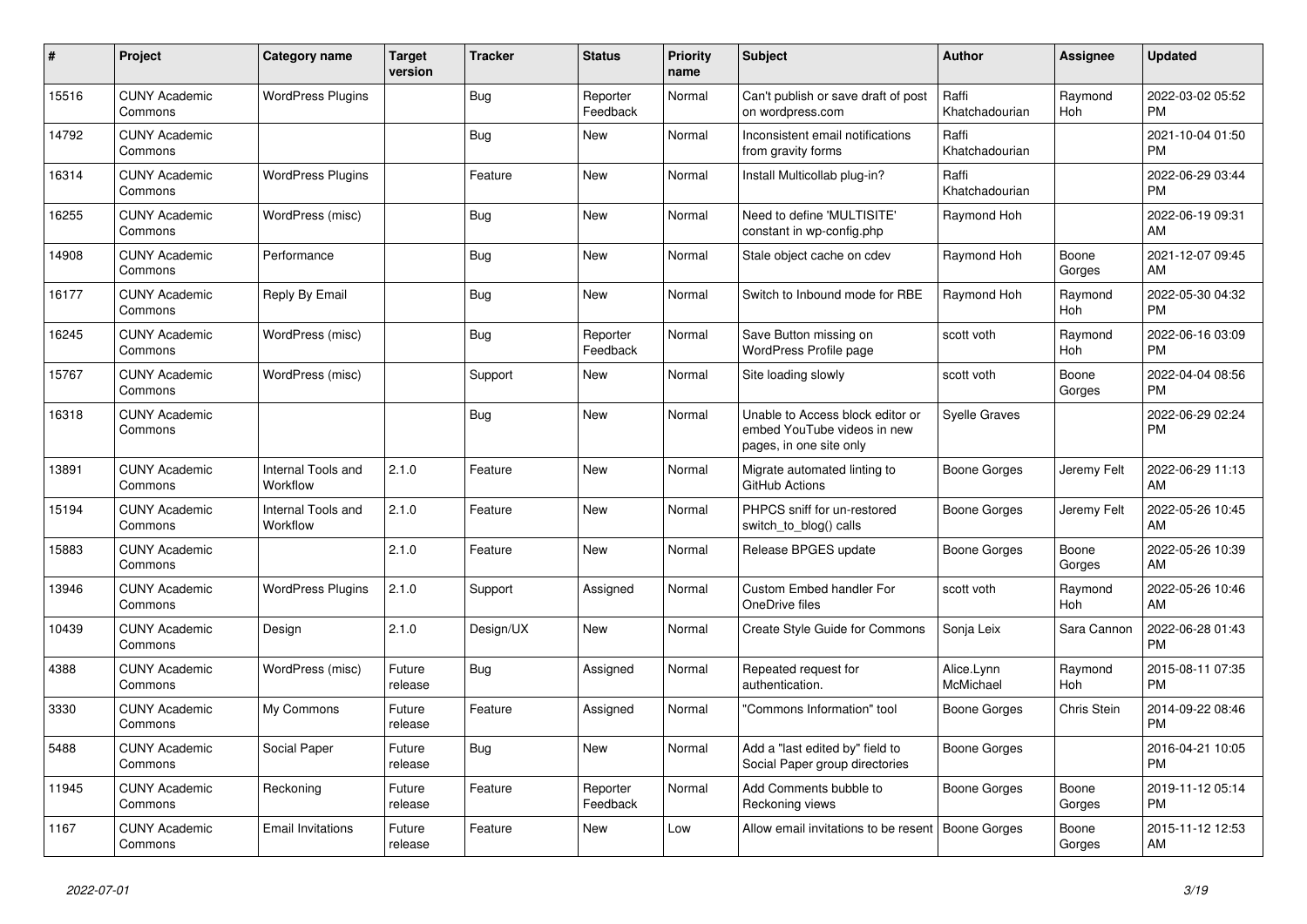| #     | Project                         | <b>Category name</b>     | <b>Target</b><br>version | <b>Tracker</b> | <b>Status</b> | Priority<br>name | <b>Subject</b>                                                                             | <b>Author</b>       | <b>Assignee</b>     | <b>Updated</b>                |
|-------|---------------------------------|--------------------------|--------------------------|----------------|---------------|------------------|--------------------------------------------------------------------------------------------|---------------------|---------------------|-------------------------------|
| 4635  | <b>CUNY Academic</b><br>Commons | Authentication           | Future<br>release        | Feature        | New           | Normal           | Allow non-WP authentication                                                                | <b>Boone Gorges</b> | Sonja Leix          | 2019-03-01 02:05<br>PM.       |
| 13835 | <b>CUNY Academic</b><br>Commons | WordPress (misc)         | Future<br>release        | Feature        | New           | Normal           | Allow OneSearch widget to have<br>'CUNY' as campus                                         | Boone Gorges        | Boone<br>Gorges     | 2021-11-19 12:39<br><b>PM</b> |
| 1165  | <b>CUNY Academic</b><br>Commons | <b>Email Invitations</b> | Future<br>release        | Feature        | Assigned      | Low              | Allow saved lists of invitees under<br>Send Invites                                        | <b>Boone Gorges</b> | Boone<br>Gorges     | 2015-11-09 06:03<br><b>PM</b> |
| 6332  | <b>CUNY Academic</b><br>Commons | WordPress (misc)         | Future<br>release        | Feature        | New           | Normal           | Allow uploaded files to be marked<br>as private in an ad hoc way                           | Boone Gorges        |                     | 2016-10-17 11:41<br><b>PM</b> |
| 5489  | <b>CUNY Academic</b><br>Commons | Social Paper             | Future<br>release        | Feature        | New           | Normal           | Asc/desc sorting for Social Paper<br>directories                                           | Boone Gorges        |                     | 2016-04-21 10:06<br><b>PM</b> |
| 13466 | <b>CUNY Academic</b><br>Commons | Cavalcade                | Future<br>release        | Feature        | New           | Normal           | Automated cleanup for duplicate<br>Cavalcade tasks                                         | Boone Gorges        | Boone<br>Gorges     | 2020-10-13 05:24<br><b>PM</b> |
| 3193  | <b>CUNY Academic</b><br>Commons | Group Forums             | Future<br>release        | Feature        | Assigned      | Normal           | bbPress 2.x dynamic roles and<br><b>RBE</b>                                                | <b>Boone Gorges</b> | Boone<br>Gorges     | 2014-09-30 01:30<br><b>PM</b> |
| 14309 | <b>CUNY Academic</b><br>Commons | Group Library            | Future<br>release        | Feature        | New           | Normal           | Better handling of<br>bp_group_document file download<br>attempts when file is not present | <b>Boone Gorges</b> | Boone<br>Gorges     | 2021-11-19 12:28<br>PM        |
| 1166  | <b>CUNY Academic</b><br>Commons | <b>Email Invitations</b> | Future<br>release        | Feature        | New           | Low              | Better organizational tools for Sent<br>Invites                                            | Boone Gorges        | Boone<br>Gorges     | 2015-11-09 06:02<br>PM.       |
| 6749  | <b>CUNY Academic</b><br>Commons | Events                   | Future<br>release        | <b>Bug</b>     | New           | Low              | BPEO iCal request can trigger<br>very large number of DB queries                           | <b>Boone Gorges</b> | Raymond<br>Hoh      | 2016-11-15 10:09<br><b>PM</b> |
| 618   | <b>CUNY Academic</b><br>Commons | <b>BuddyPress Docs</b>   | Future<br>release        | Feature        | Assigned      | Normal           | BuddyPress Docs: export formats                                                            | Boone Gorges        | Boone<br>Gorges     | 2015-11-09 05:38<br><b>PM</b> |
| 1417  | <b>CUNY Academic</b><br>Commons | <b>BuddyPress Docs</b>   | Future<br>release        | Feature        | Assigned      | Low              | Bulk actions for BuddyPress Docs                                                           | Boone Gorges        | Boone<br>Gorges     | 2016-10-17 10:41<br>PM.       |
| 14184 | <b>CUNY Academic</b><br>Commons | <b>Public Portfolio</b>  | Future<br>release        | Feature        | <b>New</b>    | Normal           | Centralized mechanism for storing<br>Campus affiliations                                   | <b>Boone Gorges</b> | Boone<br>Gorges     | 2022-01-04 11:35<br>AM        |
| 13331 | <b>CUNY Academic</b><br>Commons | Site cloning             | Future<br>release        | Bug            | New           | Normal           | Combine Site Template and Clone   Boone Gorges<br>operations                               |                     | Jeremy Felt         | 2021-11-19 12:39<br><b>PM</b> |
| 3192  | <b>CUNY Academic</b><br>Commons | Group Forums             | Future<br>release        | Feature        | Assigned      | Normal           | Customizable forum views for<br>bbPress 2.x group forums                                   | Boone Gorges        | Raymond<br>Hoh      | 2015-11-09 12:47<br><b>PM</b> |
| 16092 | <b>CUNY Academic</b><br>Commons |                          | Future<br>release        | Feature        | Hold          | Normal           | Don't show main site in Site<br>search results                                             | <b>Boone Gorges</b> | Boone<br>Gorges     | 2022-05-17 03:12<br>PM        |
| 14987 | <b>CUNY Academic</b><br>Commons | <b>WordPress Plugins</b> | Future<br>release        | <b>Bug</b>     | New           | Normal           | Elementor update causes<br>database freeze-up                                              | Boone Gorges        | Boone<br>Gorges     | 2021-11-29 12:02<br><b>PM</b> |
| 4481  | <b>CUNY Academic</b><br>Commons | Events                   | Future<br>release        | Feature        | New           | Normal           | Group admins/mods should have<br>the ability to unlink an event from<br>the group          | Boone Gorges        | Boone<br>Gorges     | 2017-04-24 03:53<br><b>PM</b> |
| 308   | <b>CUNY Academic</b><br>Commons | Registration             | Future<br>release        | Feature        | New           | Normal           | Group recommendations for<br>signup process                                                | Boone Gorges        | Samantha<br>Raddatz | 2015-11-09 05:07<br><b>PM</b> |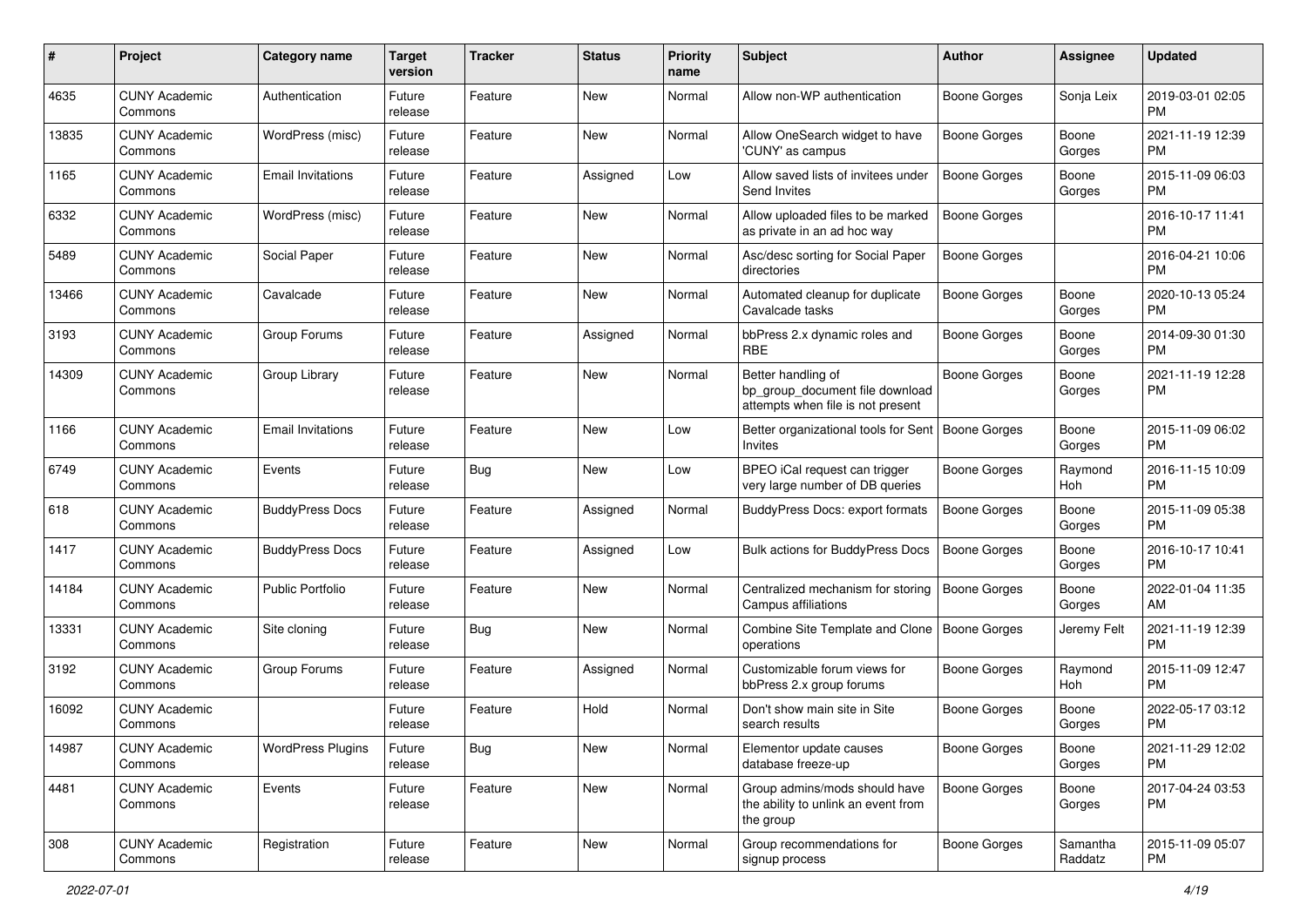| #     | Project                         | <b>Category name</b>        | <b>Target</b><br>version | <b>Tracker</b> | <b>Status</b> | Priority<br>name | <b>Subject</b>                                                                            | <b>Author</b>       | <b>Assignee</b>   | <b>Updated</b>                |
|-------|---------------------------------|-----------------------------|--------------------------|----------------|---------------|------------------|-------------------------------------------------------------------------------------------|---------------------|-------------------|-------------------------------|
| 3048  | <b>CUNY Academic</b><br>Commons | <b>Public Portfolio</b>     | Future<br>release        | Feature        | New           | Low              | Images for rich text profile fields                                                       | <b>Boone Gorges</b> | Boone<br>Gorges   | 2014-02-19 12:56<br>PM.       |
| 2832  | <b>CUNY Academic</b><br>Commons | <b>Public Portfolio</b>     | Future<br>release        | Feature        | Assigned      | Normal           | Improve interface for (not)<br>auto-linking profile fields                                | <b>Boone Gorges</b> | Chris Stein       | 2015-01-05 08:52<br><b>PM</b> |
| 12042 | <b>CUNY Academic</b><br>Commons | <b>Email Notifications</b>  | Future<br>release        | Feature        | New           | Normal           | Improved error logging for BPGES<br>send queue                                            | <b>Boone Gorges</b> | Boone<br>Gorges   | 2021-11-19 12:25<br><b>PM</b> |
| 12091 | <b>CUNY Academic</b><br>Commons | <b>Group Files</b>          | Future<br>release        | Feature        | New           | Normal           | Improved pre-upload file validation<br>for bp-group-documents                             | Boone Gorges        | Boone<br>Gorges   | 2019-11-14 01:21<br><b>PM</b> |
| 11834 | <b>CUNY Academic</b><br>Commons | <b>Group Files</b>          | Future<br>release        | Feature        | New           | Normal           | Improved tools for managing<br>group file folders                                         | Boone Gorges        | Sonja Leix        | 2019-09-06 03:55<br><b>PM</b> |
| 13358 | <b>CUNY Academic</b><br>Commons | Group Forums                | Future<br>release        | Feature        | New           | Normal           | Improved UI for group forum<br>threading settings                                         | Boone Gorges        | Raymond<br>Hoh    | 2021-11-19 12:27<br><b>PM</b> |
| 13048 | <b>CUNY Academic</b><br>Commons | Shortcodes and<br>embeds    | Future<br>release        | Feature        | New           | Normal           | Jupyter Notebooks support                                                                 | Boone Gorges        |                   | 2020-07-14 11:46<br>AM        |
| 1422  | <b>CUNY Academic</b><br>Commons | <b>BuddyPress Docs</b>      | Future<br>release        | Feature        | Assigned      | Normal           | Make "created Doc" activity icons<br>non-mini                                             | Boone Gorges        | Boone<br>Gorges   | 2015-11-09 05:48<br>PM.       |
| 1983  | <b>CUNY Academic</b><br>Commons | Home Page                   | Future<br>release        | Feature        | Assigned      | Low              | Media Library integration with<br>Featured Content plugin                                 | Boone Gorges        | Dominic<br>Giglio | 2014-03-17 10:34<br>AM        |
| 11392 | <b>CUNY Academic</b><br>Commons |                             | Future<br>release        | Bug            | <b>New</b>    | Normal           | Migrate users away from<br><b>StatPress</b>                                               | Boone Gorges        |                   | 2019-04-23 03:53<br><b>PM</b> |
| 3580  | <b>CUNY Academic</b><br>Commons | <b>Group Blogs</b>          | Future<br>release        | Feature        | <b>New</b>    | Normal           | Multiple blogs per group                                                                  | <b>Boone Gorges</b> | Boone<br>Gorges   | 2018-02-20 02:02<br><b>PM</b> |
| 3002  | <b>CUNY Academic</b><br>Commons | Search                      | Future<br>release        | Feature        | Assigned      | Normal           | Overhaul CAC search by using<br>external search appliance                                 | Boone Gorges        | Boone<br>Gorges   | 2020-07-15 03:05<br><b>PM</b> |
| 10580 | <b>CUNY Academic</b><br>Commons | Information<br>Architecture | Future<br>release        | Design/UX      | New           | Normal           | Primary nav item review                                                                   | Boone Gorges        | Sara Cannon       | 2022-06-28 01:29<br><b>PM</b> |
| 10380 | <b>CUNY Academic</b><br>Commons | WordPress (misc)            | Future<br>release        | Feature        | In Progress   | Normal           | Remove blacklisted plugins                                                                | Boone Gorges        |                   | 2022-04-26 12:00<br><b>PM</b> |
| 1508  | <b>CUNY Academic</b><br>Commons | WordPress (misc)            | Future<br>release        | Feature        | Assigned      | Normal           | Share login cookies across<br>mapped domains                                              | Boone Gorges        | Boone<br>Gorges   | 2012-07-02 12:12<br><b>PM</b> |
| 1423  | <b>CUNY Academic</b><br>Commons | <b>BuddyPress</b> (misc)    | Future<br>release        | Feature        | Assigned      | Low              | Show an avatar for pingback<br>comment activity items                                     | <b>Boone Gorges</b> | Tahir Butt        | 2016-10-24 12:03<br><b>PM</b> |
| 7022  | <b>CUNY Academic</b><br>Commons | Announcements               | Future<br>release        | <b>Bug</b>     | New           | Normal           | Sitewide announcements should<br>be displayed on, and dismissable<br>from, mapped domains | <b>Boone Gorges</b> | Boone<br>Gorges   | 2018-03-22 10:18<br>AM        |
| 7663  | <b>CUNY Academic</b><br>Commons | Social Paper                | Future<br>release        | <b>Bug</b>     | New           | Normal           | Social Paper notifications not<br>formatted correctly on secondary<br>sites               | Boone Gorges        | Boone<br>Gorges   | 2018-04-16 03:52<br><b>PM</b> |
| 1744  | <b>CUNY Academic</b><br>Commons | <b>BuddyPress Docs</b>      | Future<br>release        | Feature        | Assigned      | Normal           | Spreadsheet-style Docs                                                                    | Boone Gorges        | Boone<br>Gorges   | 2015-11-09 06:13<br><b>PM</b> |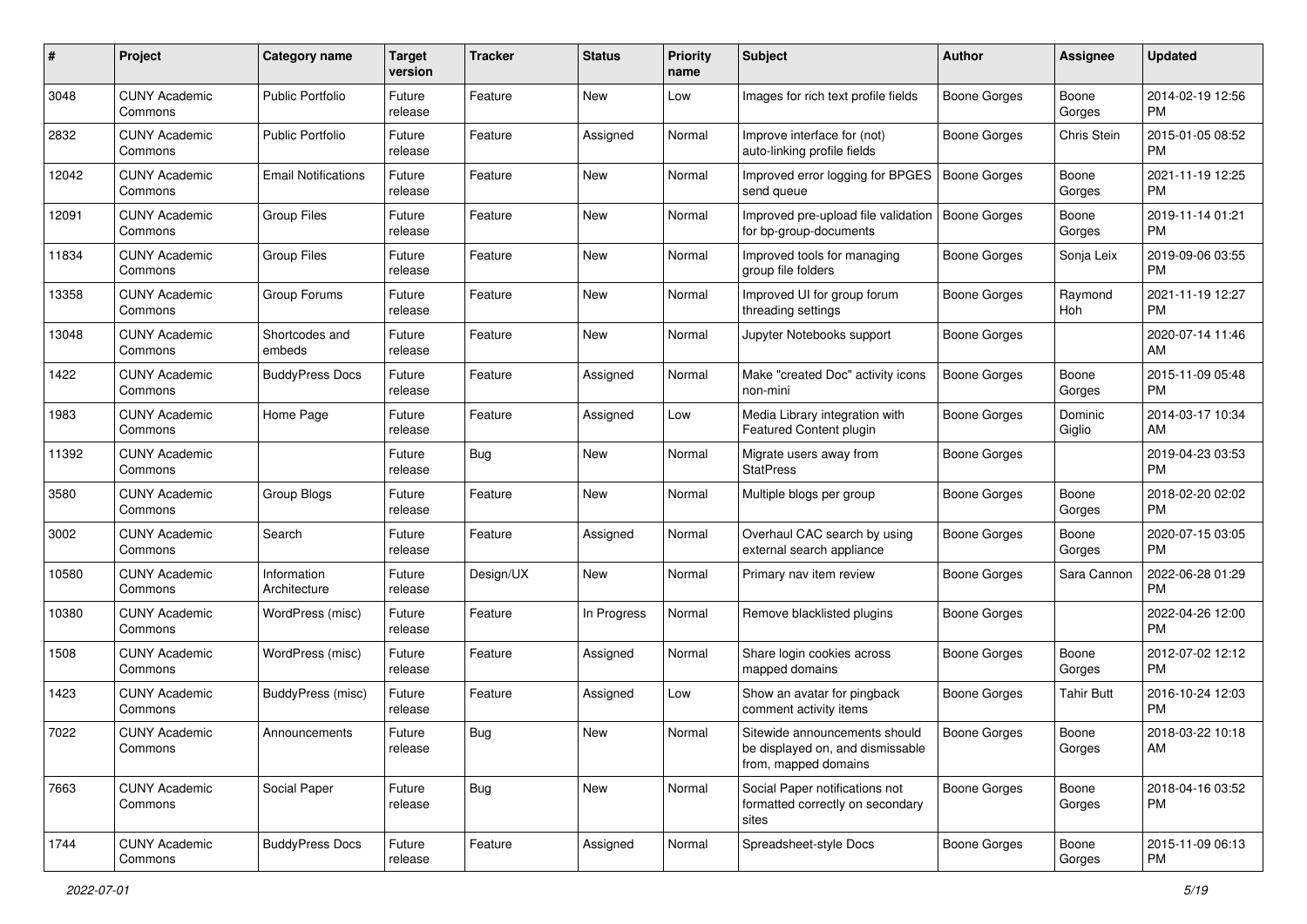| #     | Project                         | <b>Category name</b>     | <b>Target</b><br>version | <b>Tracker</b> | <b>Status</b>        | <b>Priority</b><br>name | <b>Subject</b>                                                                                               | <b>Author</b>       | <b>Assignee</b>     | <b>Updated</b>                |
|-------|---------------------------------|--------------------------|--------------------------|----------------|----------------------|-------------------------|--------------------------------------------------------------------------------------------------------------|---------------------|---------------------|-------------------------------|
| 11024 | <b>CUNY Academic</b><br>Commons | WordPress (misc)         | Future<br>release        | Bug            | <b>New</b>           | Normal                  | Subsites should not show "you<br>should update your .htaccess<br>now" notice after permalink setting<br>save | <b>Boone Gorges</b> |                     | 2019-01-28 01:35<br><b>PM</b> |
| 9720  | <b>CUNY Academic</b><br>Commons | Authentication           | Future<br>release        | Feature        | New                  | Normal                  | The Commons should be an<br>oAuth provider                                                                   | <b>Boone Gorges</b> |                     | 2019-03-01 02:04<br><b>PM</b> |
| 9926  | <b>CUNY Academic</b><br>Commons | <b>WordPress Plugins</b> | Future<br>release        | Bug            | <b>New</b>           | Normal                  | twitter-mentions-as-comments<br>cron jobs can run long                                                       | Boone Gorges        | Boone<br>Gorges     | 2018-10-24 12:34<br>PM.       |
| 5234  | <b>CUNY Academic</b><br>Commons | Membership               | Future<br>release        | Feature        | Assigned             | Normal                  | Write Unconfirmed patch for WP                                                                               | <b>Boone Gorges</b> | Boone<br>Gorges     | 2016-10-24 11:18<br>AM.       |
| 1460  | <b>CUNY Academic</b><br>Commons | Analytics                | Future<br>release        | Feature        | Assigned             | Normal                  | <b>Update System Report</b>                                                                                  | <b>Brian Foote</b>  | Boone<br>Gorges     | 2015-11-09 06:13<br>PM.       |
| 3059  | <b>CUNY Academic</b><br>Commons | Group Forums             | Future<br>release        | Design/UX      | New                  | Normal                  | Forum Post Permissable Content<br><b>Explanatory Text</b>                                                    | Chris Stein         | Chris Stein         | 2015-04-02 11:27<br>AM        |
| 2881  | <b>CUNY Academic</b><br>Commons | <b>Public Portfolio</b>  | Future<br>release        | Feature        | Assigned             | Normal                  | Redesign the UX for Profiles                                                                                 | Chris Stein         | Chris Stein         | 2016-10-13 12:45<br><b>PM</b> |
| 860   | <b>CUNY Academic</b><br>Commons | Design                   | Future<br>release        | Design/UX      | Assigned             | Normal                  | <b>Standardize Button Treatment</b><br>Across the Commons                                                    | Chris Stein         | Chris Stein         | 2014-05-01 09:45<br>AM        |
| 13199 | <b>CUNY Academic</b><br>Commons | Group Forums             | Future<br>release        | Feature        | New                  | Normal                  | Favoring Groups over bbPress<br>plugin                                                                       | Colin McDonald      | Colin<br>McDonald   | 2021-11-19 12:28<br><b>PM</b> |
| 13370 | <b>CUNY Academic</b><br>Commons | Group Library            | Future<br>release        | Feature        | New                  | Normal                  | Library bulk deletion and folder<br>editing                                                                  | Colin McDonald      | Boone<br>Gorges     | 2020-10-13 10:41<br>AM.       |
| 3473  | <b>CUNY Academic</b><br>Commons | User Experience          | Future<br>release        | Feature        | Assigned             | Normal                  | Commons profile: Add help info<br>about "Positions" replacing "title"                                        | Keith Miyake        | Samantha<br>Raddatz | 2015-11-09 02:28<br><b>PM</b> |
| 6755  | <b>CUNY Academic</b><br>Commons | WordPress (misc)         | Future<br>release        | Bug            | New                  | Normal                  | Cannot Deactivate Plugin                                                                                     | Laura Kane          |                     | 2016-11-16 01:12<br><b>PM</b> |
| 11789 | <b>CUNY Academic</b><br>Commons | Courses                  | Future<br>release        | Feature        | <b>New</b>           | Normal                  | Ability to remove item from<br>Courses list                                                                  | Laurie Hurson       | Sonja Leix          | 2019-09-24 12:28<br><b>PM</b> |
| 14787 | <b>CUNY Academic</b><br>Commons | Plugin Packages          | Future<br>release        | Feature        | <b>New</b>           | Normal                  | Creating a "Design" plugin<br>package                                                                        | Laurie Hurson       | scott voth          | 2022-04-27 04:56<br><b>PM</b> |
| 9289  | <b>CUNY Academic</b><br>Commons | <b>WordPress Plugins</b> | Future<br>release        | Bug            | Reporter<br>Feedback | Normal                  | Email Users Plugin                                                                                           | Laurie Hurson       | Boone<br>Gorges     | 2018-10-24 12:34<br><b>PM</b> |
| 13650 | <b>CUNY Academic</b><br>Commons | Group Library            | Future<br>release        | Feature        | New                  | Normal                  | Forum Attachments in Group<br>Library                                                                        | Laurie Hurson       |                     | 2021-11-19 12:30<br>PM        |
| 11131 | <b>CUNY Academic</b><br>Commons |                          | Future<br>release        | Feature        | Reporter<br>Feedback | Normal                  | Image Annotation Plugins                                                                                     | Laurie Hurson       |                     | 2019-02-26 11:33<br>AM        |
| 12446 | <b>CUNY Academic</b><br>Commons | Groups (misc)            | Future<br>release        | Feature        | Reporter<br>Feedback | Normal                  | Toggle default site to group forum<br>posting                                                                | Laurie Hurson       | Laurie Hurson       | 2020-03-10 11:57<br>AM        |
| 11843 | <b>CUNY Academic</b><br>Commons | WordPress (misc)         | Future<br>release        | Design/UX      | New                  | Normal                  | Tweaking the Gutenberg Editor<br>Interface                                                                   | Laurie Hurson       |                     | 2022-04-26 12:00<br><b>PM</b> |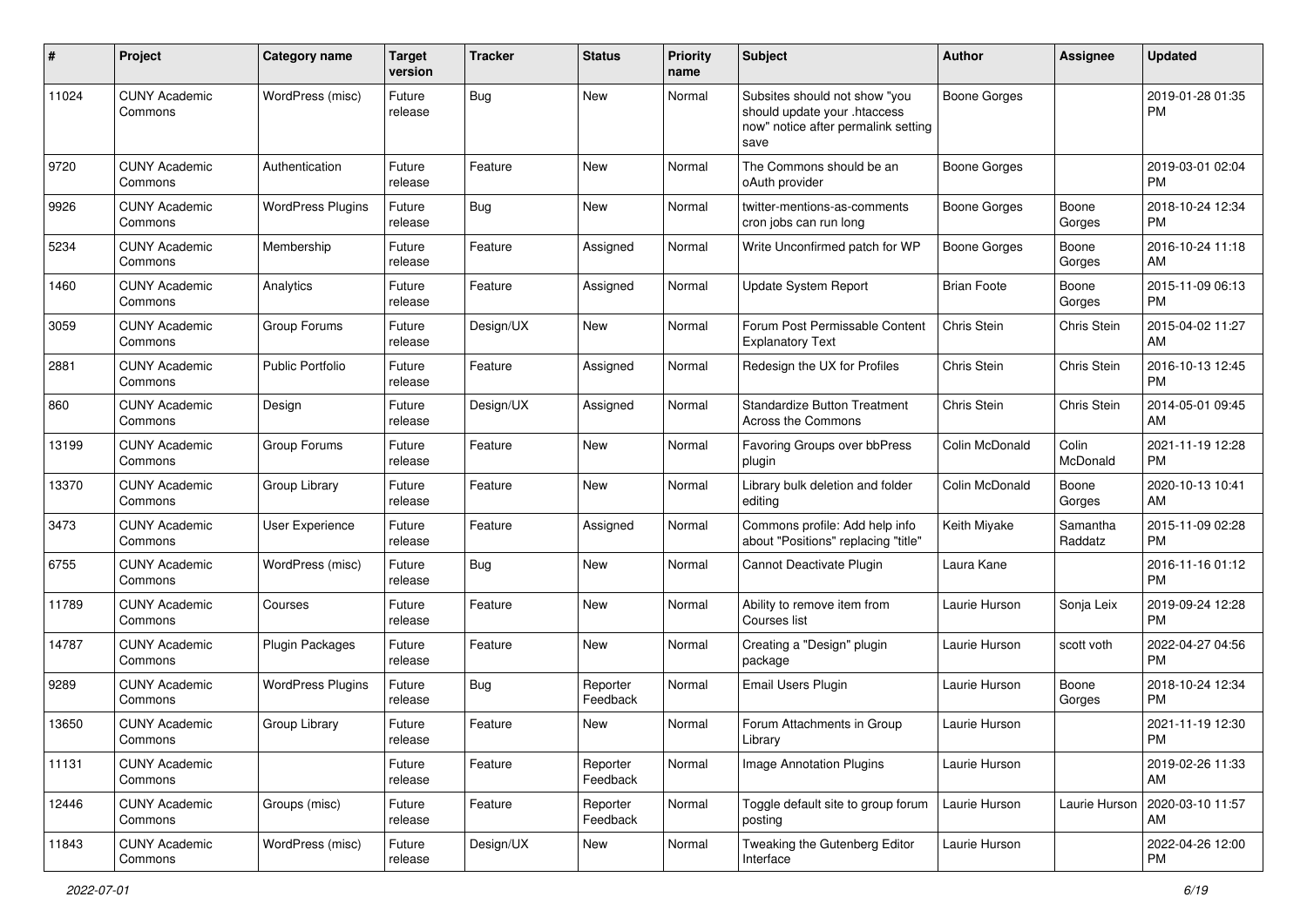| #    | Project                         | <b>Category name</b>      | <b>Target</b><br>version | <b>Tracker</b> | <b>Status</b>        | Priority<br>name | <b>Subject</b>                                                                                                                                        | Author          | <b>Assignee</b>     | <b>Updated</b>                |
|------|---------------------------------|---------------------------|--------------------------|----------------|----------------------|------------------|-------------------------------------------------------------------------------------------------------------------------------------------------------|-----------------|---------------------|-------------------------------|
| 2325 | <b>CUNY Academic</b><br>Commons | BuddyPress (misc)         | Future<br>release        | Feature        | Assigned             | Low              | Profile should have separate fields<br>for first/last names                                                                                           | local admin     | Boone<br>Gorges     | 2015-11-09 06:09<br><b>PM</b> |
| 2610 | <b>CUNY Academic</b><br>Commons | Group Invitations         | Future<br>release        | Feature        | Assigned             | Low              | Request: Custom invitation<br>message to group invites                                                                                                | local admin     | Boone<br>Gorges     | 2015-11-09 06:13<br><b>PM</b> |
| 9895 | <b>CUNY Academic</b><br>Commons | Onboarding                | Future<br>release        | Feature        | Assigned             | Normal           | Add "Accept Invitation"<br>link/button/function to Group<br>and/or Site invitation emails?                                                            | Luke Waltzer    | Boone<br>Gorges     | 2018-06-07 12:42<br><b>PM</b> |
| 9211 | <b>CUNY Academic</b><br>Commons | <b>WordPress Plugins</b>  | Future<br>release        | Support        | Reporter<br>Feedback | Normal           | Auto-Role Setting in Forum Plugin<br>Causing Some Confusion                                                                                           | Luke Waltzer    | Boone<br>Gorges     | 2018-03-13 11:44<br>AM        |
| 7624 | <b>CUNY Academic</b><br>Commons | <b>BuddyPress</b> (misc)  | Future<br>release        | Design/UX      | New                  | Normal           | <b>BP</b> Notifications                                                                                                                               | Luke Waltzer    | Paige Dupont        | 2017-02-08 10:43<br><b>PM</b> |
| 6392 | <b>CUNY Academic</b><br>Commons | Group Forums              | Future<br>release        | Design/UX      | Assigned             | Low              | Composition/Preview Panes in<br>Forum Posts                                                                                                           | Luke Waltzer    | Paige Dupont        | 2016-10-21 04:26<br><b>PM</b> |
| 6078 | <b>CUNY Academic</b><br>Commons | <b>Blogs (BuddyPress)</b> | Future<br>release        | Feature        | New                  | Normal           | <b>Explore Adding Network Blog</b><br>Metadata Plugin                                                                                                 | Luke Waltzer    | Luke Waltzer        | 2016-10-11 10:29<br><b>PM</b> |
| 8835 | <b>CUNY Academic</b><br>Commons | Blogs (BuddyPress)        | Future<br>release        | Feature        | New                  | Normal           | Extend cuny is shortlinks to sites                                                                                                                    | Luke Waltzer    | Boone<br>Gorges     | 2022-04-26 11:59<br>AM        |
| 5268 | <b>CUNY Academic</b><br>Commons | Group Forums              | Future<br>release        | Bug            | Assigned             | Normal           | Long-time to post to multiple<br>groups                                                                                                               | Luke Waltzer    | Daniel Jones        | 2016-09-07 06:31<br><b>PM</b> |
| 6389 | <b>CUNY Academic</b><br>Commons | <b>BuddyPress Docs</b>    | Future<br>release        | Feature        | New                  | Low              | Make Discussion Area Visible<br>When Editing a Doc                                                                                                    | Luke Waltzer    | Boone<br>Gorges     | 2016-10-21 04:16<br><b>PM</b> |
| 5225 | <b>CUNY Academic</b><br>Commons | Registration              | Future<br>release        | Feature        | Assigned             | Normal           | On-boarding Issues                                                                                                                                    | Luke Waltzer    | Samantha<br>Raddatz | 2016-02-12 02:58<br><b>PM</b> |
| 6356 | <b>CUNY Academic</b><br>Commons | <b>WordPress Plugins</b>  | Future<br>release        | Bug            | Reporter<br>Feedback | Low              | Should Subscribe2 be<br>deprecated?                                                                                                                   | Luke Waltzer    |                     | 2017-03-20 12:20<br><b>PM</b> |
| 7981 | <b>CUNY Academic</b><br>Commons | Social Paper              | Future<br>release        | Bug            | <b>New</b>           | Normal           | Social Paper comments should<br>not go to spam                                                                                                        | Luke Waltzer    | Boone<br>Gorges     | 2018-04-16 03:52<br><b>PM</b> |
| 8078 | <b>CUNY Academic</b><br>Commons | <b>WordPress Plugins</b>  | Future<br>release        | System Upgrade | Assigned             | Normal           | <b>CommentPress Updates</b>                                                                                                                           | Margaret Galvan | Christian<br>Wach   | 2017-05-08 03:49<br><b>PM</b> |
| 8211 | <b>CUNY Academic</b><br>Commons | <b>WordPress Themes</b>   | Future<br>release        | Feature        | New                  | Normal           | Theme Suggestions: Material<br>Design-Inspired Themes                                                                                                 | Margaret Galvan | Margaret<br>Galvan  | 2017-08-07 02:48<br><b>PM</b> |
| 9835 | <b>CUNY Academic</b><br>Commons | Group Forums              | Future<br>release        | Bug            | Assigned             | Normal           | add a "like" function?                                                                                                                                | Marilyn Weber   | <b>Erik Trainer</b> | 2018-06-05 01:49<br><b>PM</b> |
| 5199 | <b>CUNY Academic</b><br>Commons | Social Paper              | Future<br>release        | Feature        | New                  | Normal           | add tables to the SP editor                                                                                                                           | Marilyn Weber   |                     | 2016-10-24 11:27<br>AM        |
| 5058 | <b>CUNY Academic</b><br>Commons | Social Paper              | Future<br>release        | Feature        | New                  | Low              | Can there be a clearer signal that<br>even when comments have<br>already been made you add<br>comments by clicking on the side?<br>(SP suggestion #5) | Marilyn Weber   | Samantha<br>Raddatz | 2016-02-11 10:24<br><b>PM</b> |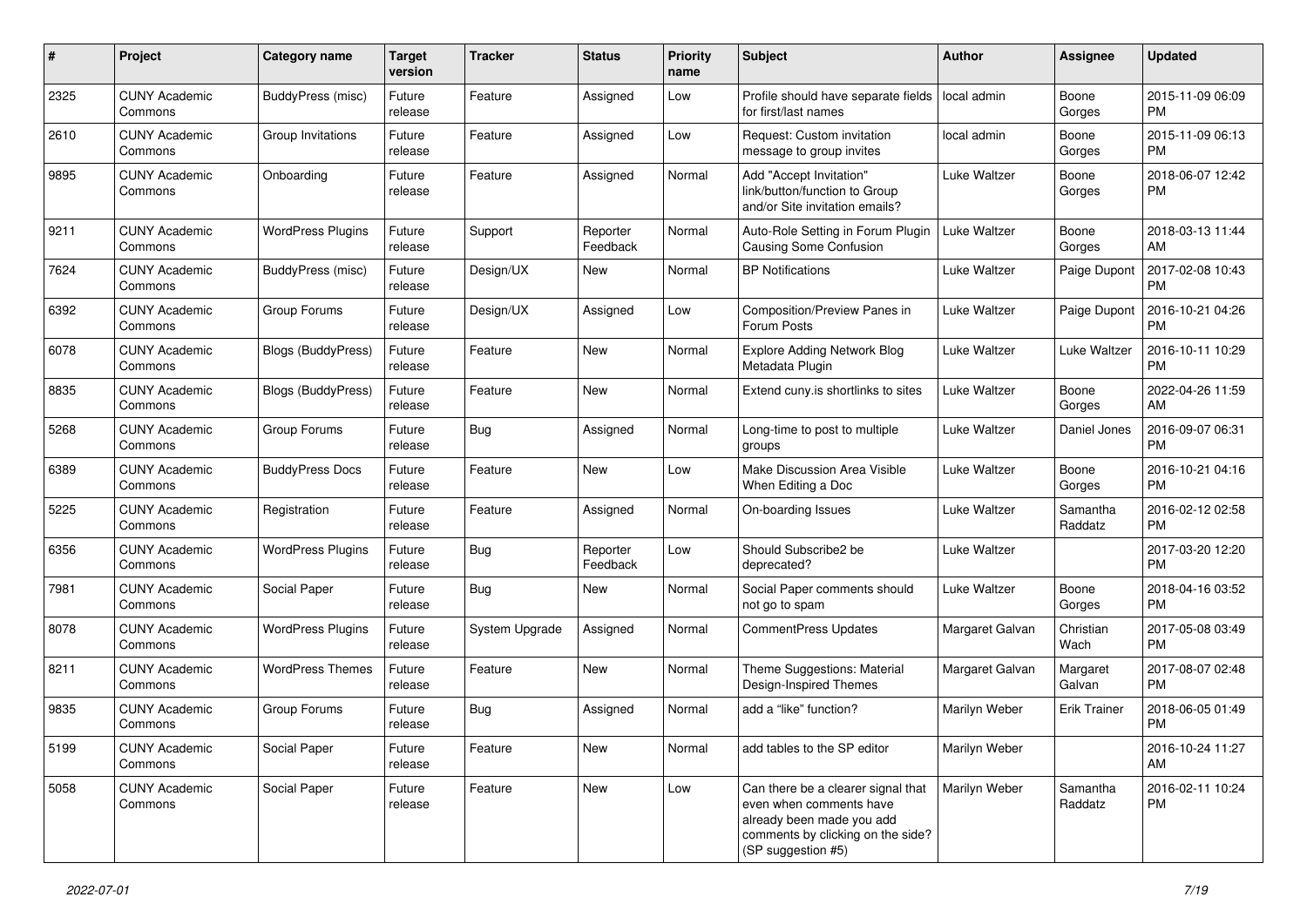| #     | Project                         | <b>Category name</b>       | <b>Target</b><br>version | <b>Tracker</b> | <b>Status</b>        | Priority<br>name | <b>Subject</b>                                                        | <b>Author</b>    | <b>Assignee</b>     | <b>Updated</b>                |
|-------|---------------------------------|----------------------------|--------------------------|----------------|----------------------|------------------|-----------------------------------------------------------------------|------------------|---------------------|-------------------------------|
| 5992  | <b>CUNY Academic</b><br>Commons | <b>Email Notifications</b> | Future<br>release        | Feature        | New                  | Normal           | Changing the From line of<br>autogenerated blog emails                | Marilyn Weber    |                     | 2018-09-27 05:19<br>PM.       |
| 9207  | <b>CUNY Academic</b><br>Commons |                            | Future<br>release        | Support        | Reporter<br>Feedback | Normal           | display dashboards made in<br>Tableau?                                | Marilyn Weber    | Boone<br>Gorges     | 2018-04-10 10:42<br>AM.       |
| 5397  | <b>CUNY Academic</b><br>Commons | Social Paper               | Future<br>release        | Feature        | New                  | Normal           | frustrating to have to<br>enable/disable in SP                        | Marilyn Weber    | Samantha<br>Raddatz | 2016-04-20 03:39<br><b>PM</b> |
| 5050  | <b>CUNY Academic</b><br>Commons | Social Paper               | Future<br>release        | Feature        | New                  | Low              | Making comments visible in SP<br>editing mode (SP suggestion #1)      | Marilyn Weber    | Samantha<br>Raddatz | 2019-09-17 11:10<br><b>PM</b> |
| 11971 | <b>CUNY Academic</b><br>Commons | <b>Email Notifications</b> | Future<br>release        | Bug            | Reporter<br>Feedback | Low              | Pictures obscured in emailed post<br>notifications                    | Marilyn Weber    | Raymond<br>Hoh      | 2019-11-21 01:14<br><b>PM</b> |
| 5282  | <b>CUNY Academic</b><br>Commons | Social Paper               | Future<br>release        | Bug            | New                  | Normal           | Replying via email directs to paper<br>but not individual comment.    | Marilyn Weber    | Raymond<br>Hoh      | 2016-03-02 01:48<br><b>PM</b> |
| 5053  | <b>CUNY Academic</b><br>Commons | Social Paper               | Future<br>release        | Feature        | New                  | Low              | Scrollable menu to add readers<br>(SP suggestion #4)                  | Marilyn Weber    | Samantha<br>Raddatz | 2016-04-21 05:21<br><b>PM</b> |
| 5052  | <b>CUNY Academic</b><br>Commons | Social Paper               | Future<br>release        | Feature        | <b>New</b>           | Low              | Sentence by sentence or line by<br>line comments (SP suggestion #3)   | Marilyn Weber    | Boone<br>Gorges     | 2016-02-11 10:24<br>PM.       |
| 5205  | <b>CUNY Academic</b><br>Commons | Social Paper               | Future<br>release        | Feature        | New                  | Normal           | Social Paper folders                                                  | Marilyn Weber    |                     | 2016-02-11 10:24<br><b>PM</b> |
| 3220  | <b>CUNY Academic</b><br>Commons | <b>Public Portfolio</b>    | Future<br>release        | Feature        | Assigned             | Normal           | Add indent/outdent option to<br>Formatting Buttons on Profile<br>Page | Matt Gold        | Boone<br>Gorges     | 2014-05-21 10:39<br>PM.       |
| 2223  | <b>CUNY Academic</b><br>Commons | <b>WordPress Plugins</b>   | Future<br>release        | Feature        | Assigned             | Low              | Add Participad to the CUNY<br>Academic Commons                        | Matt Gold        | Boone<br>Gorges     | 2014-09-17 10:03<br>PM.       |
| 554   | <b>CUNY Academic</b><br>Commons | BuddyPress (misc)          | Future<br>release        | Feature        | Assigned             | Normal           | Add Trackback notifications to<br>site-wide activity feed             | Matt Gold        | Boone<br>Gorges     | 2015-11-09 06:19<br>PM.       |
| 5016  | <b>CUNY Academic</b><br>Commons | Events                     | Future<br>release        | Feature        | Assigned             | Low              | Allow comments to be posted on<br>events                              | Matt Gold        | Raymond<br>Hoh      | 2019-03-01 02:23<br><b>PM</b> |
| 3354  | <b>CUNY Academic</b><br>Commons | <b>Group Files</b>         | Future<br>release        | Feature        | Assigned             | Low              | Allow Group Download of Multiple<br><b>Selected Files</b>             | <b>Matt Gold</b> | Chris Stein         | 2014-08-01 08:50<br>AM        |
| 3308  | <b>CUNY Academic</b><br>Commons | Group Invitations          | Future<br>release        | Feature        | Assigned             | Normal           | Allow members to rescind group<br>invitations                         | <b>Matt Gold</b> | Boone<br>Gorges     | 2015-04-01 08:53<br><b>PM</b> |
| 2523  | <b>CUNY Academic</b><br>Commons | <b>BuddyPress Docs</b>     | Future<br>release        | Feature        | Assigned             | Normal           | Allow Users to Upload Images to<br><b>BP</b> Docs                     | <b>Matt Gold</b> | Boone<br>Gorges     | 2015-11-09 06:14<br><b>PM</b> |
| 635   | <b>CUNY Academic</b><br>Commons | BuddyPress (misc)          | Future<br>release        | Feature        | Assigned             | Normal           | Big Blue Button -<br>Videoconferencing in Groups and<br>Blogs         | <b>Matt Gold</b> | Boone<br>Gorges     | 2011-03-14 03:24<br>PM        |
| 3042  | <b>CUNY Academic</b><br>Commons | Public Portfolio           | Future<br>release        | Feature        | Assigned             | Normal           | Browsing member interests                                             | Matt Gold        | Boone<br>Gorges     | 2015-03-21 09:04<br><b>PM</b> |
| 364   | <b>CUNY Academic</b><br>Commons | <b>WordPress Plugins</b>   | Future<br>release        | Feature        | New                  | Normal           | <b>Bulletin Board</b>                                                 | Matt Gold        |                     | 2015-01-05 08:50<br><b>PM</b> |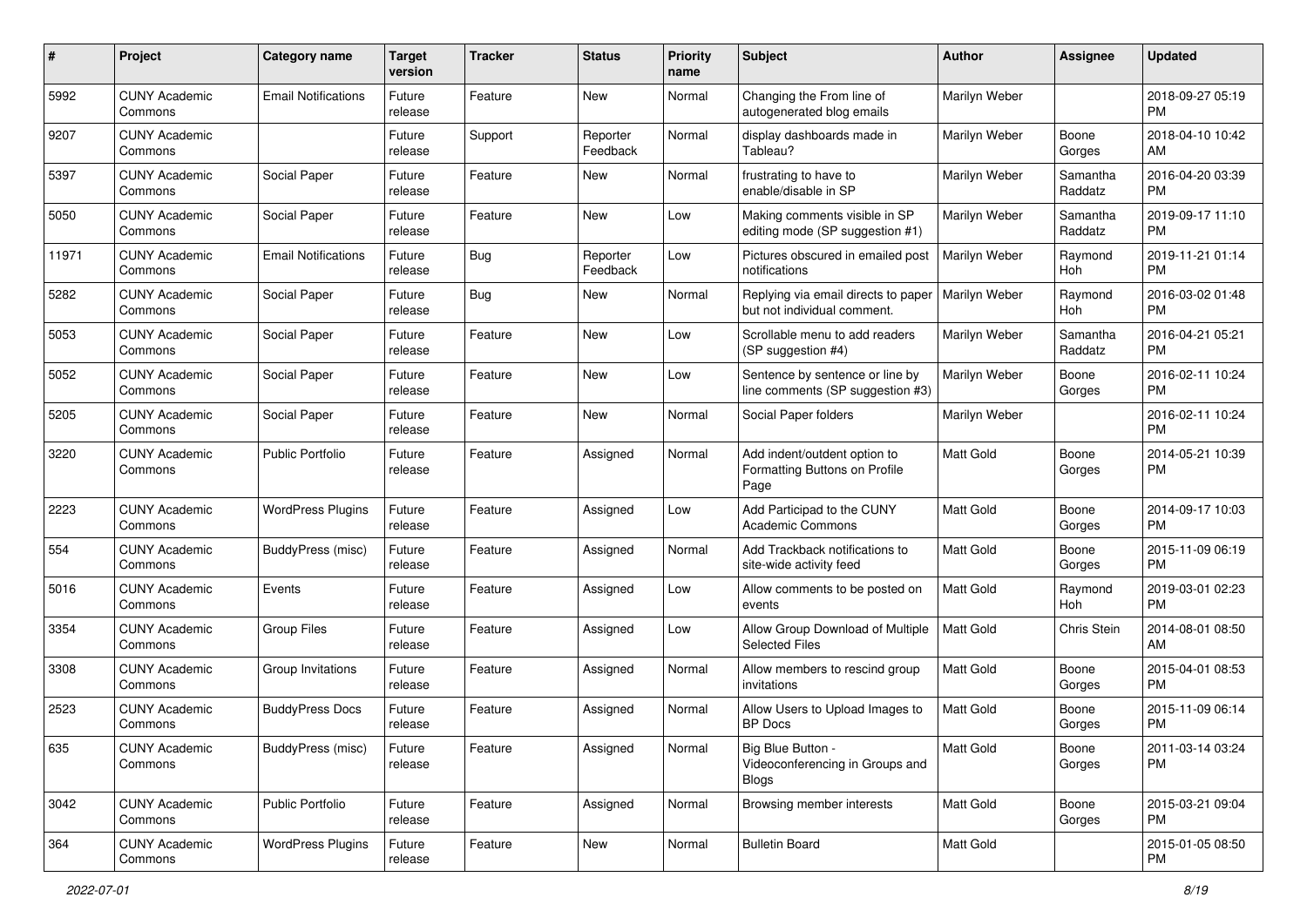| #    | <b>Project</b>                  | Category name              | Target<br>version | <b>Tracker</b> | <b>Status</b> | <b>Priority</b><br>name | <b>Subject</b>                                                                | <b>Author</b>    | Assignee            | <b>Updated</b>                |
|------|---------------------------------|----------------------------|-------------------|----------------|---------------|-------------------------|-------------------------------------------------------------------------------|------------------|---------------------|-------------------------------|
| 4980 | <b>CUNY Academic</b><br>Commons | Home Page                  | Future<br>release | Feature        | Assigned      | Normal                  | <b>CAC Featured Content -- Adding</b><br>Randomization                        | Matt Gold        | Boone<br>Gorges     | 2016-12-12 03:01<br><b>PM</b> |
| 4404 | <b>CUNY Academic</b><br>Commons | <b>Public Portfolio</b>    | Future<br>release | Design/UX      | Assigned      | Normal                  | Change color of permissions info<br>on portfolio editing interface            | Matt Gold        | Samantha<br>Raddatz | 2015-08-11 05:28<br><b>PM</b> |
| 940  | <b>CUNY Academic</b><br>Commons | Redmine                    | Future<br>release | Feature        | Assigned      | Low                     | Communication with users after<br>releases                                    | <b>Matt Gold</b> | Dominic<br>Giglio   | 2012-09-09 04:36<br><b>PM</b> |
| 8756 | <b>CUNY Academic</b><br>Commons | Group Blogs                | Future<br>release | Feature        | Hold          | Normal                  | Connect multiple blogs to one<br>group?                                       | Matt Gold        | Boone<br>Gorges     | 2017-09-30 10:42<br>AM        |
| 599  | <b>CUNY Academic</b><br>Commons | BuddyPress (misc)          | Future<br>release | Feature        | Assigned      | Normal                  | Consider adding rating plugins for<br><b>BuddyPress/BBPress</b>               | <b>Matt Gold</b> | Boone<br>Gorges     | 2011-08-22 06:50<br><b>PM</b> |
| 4238 | <b>CUNY Academic</b><br>Commons | Events                     | Future<br>release | Feature        | Assigned      | Normal                  | Copy Events to Other Groups?                                                  | Matt Gold        | Boone<br>Gorges     | 2015-07-02 10:08<br><b>AM</b> |
| 3080 | <b>CUNY Academic</b><br>Commons | <b>Group Files</b>         | Future<br>release | Feature        | Assigned      | Low                     | Create a system to keep track of<br>file changes                              | <b>Matt Gold</b> | Boone<br>Gorges     | 2014-02-26 10:04<br><b>PM</b> |
| 5955 | <b>CUNY Academic</b><br>Commons | Outreach                   | Future<br>release | Feature        | Assigned      | Normal                  | Create auto-newsletter for<br>commons members                                 | <b>Matt Gold</b> | Luke Waltzer        | 2016-08-30 10:34<br>AM        |
| 365  | <b>CUNY Academic</b><br>Commons | WordPress (misc)           | Future<br>release | Feature        | Assigned      | Normal                  | <b>Create Mouseover Tooltips</b><br>throughout Site                           | Matt Gold        | Chris Stein         | 2015-11-09 06:18<br><b>PM</b> |
| 4053 | <b>CUNY Academic</b><br>Commons | Events                     | Future<br>release | Feature        | Assigned      | Normal                  | Create new tab for past events                                                | Matt Gold        | Boone<br>Gorges     | 2015-05-12 02:10<br><b>PM</b> |
| 287  | <b>CUNY Academic</b><br>Commons | WordPress (misc)           | Future<br>release | Feature        | Assigned      | Normal                  | Create troubleshooting tool for<br>account sign-up                            | Matt Gold        | Boone<br>Gorges     | 2015-11-09 06:17<br><b>PM</b> |
| 333  | <b>CUNY Academic</b><br>Commons | <b>Email Notifications</b> | Future<br>release | Feature        | Assigned      | Low                     | Delay Forum Notification Email<br>Delivery Until After Editing Period<br>Ends | Matt Gold        | Raymond<br>Hoh      | 2015-11-09 06:01<br><b>PM</b> |
| 5691 | <b>CUNY Academic</b><br>Commons | Blogs (BuddyPress)         | Future<br>release | Bug            | Assigned      | High                    | Differing numbers on Sites display                                            | <b>Matt Gold</b> | Raymond<br>Hoh      | 2016-06-13 01:37<br><b>PM</b> |
| 497  | <b>CUNY Academic</b><br>Commons | <b>WordPress Plugins</b>   | Future<br>release | Feature        | Assigned      | Normal                  | Drag and Drop Ordering on<br><b>Gallery Post Plugin</b>                       | Matt Gold        | Ron Rennick         | 2015-11-09 06:18<br><b>PM</b> |
| 3662 | <b>CUNY Academic</b><br>Commons | <b>SEO</b>                 | Future<br>release | Feature        | Assigned      | Normal                  | Duplicate Content/SEO/Google<br>issues                                        | Matt Gold        | Raymond<br>Hoh      | 2015-04-13 04:37<br><b>PM</b> |
| 5696 | <b>CUNY Academic</b><br>Commons | Events                     | Future<br>release | Feature        | Assigned      | Normal                  | Events Calendar - display options<br>calendar aggregation                     | Matt Gold        | Boone<br>Gorges     | 2016-10-13 11:44<br>AM        |
| 5581 | <b>CUNY Academic</b><br>Commons | Analytics                  | Future<br>release | Feature        | Assigned      | Normal                  | <b>Explore alternatives to Google</b><br>Analytics                            | <b>Matt Gold</b> | Valerie<br>Townsend | 2020-04-17 03:12<br><b>PM</b> |
| 500  | <b>CUNY Academic</b><br>Commons | BuddyPress (misc)          | Future<br>release | Feature        | Assigned      | Normal                  | <b>Export Group Data</b>                                                      | <b>Matt Gold</b> | Boone<br>Gorges     | 2010-12-19 12:09<br><b>PM</b> |
| 412  | <b>CUNY Academic</b><br>Commons | <b>WordPress Themes</b>    | Future<br>release | Feature        | Assigned      | Normal                  | <b>Featured Themes</b>                                                        | Matt Gold        | Dominic<br>Giglio   | 2015-01-05 08:44<br><b>PM</b> |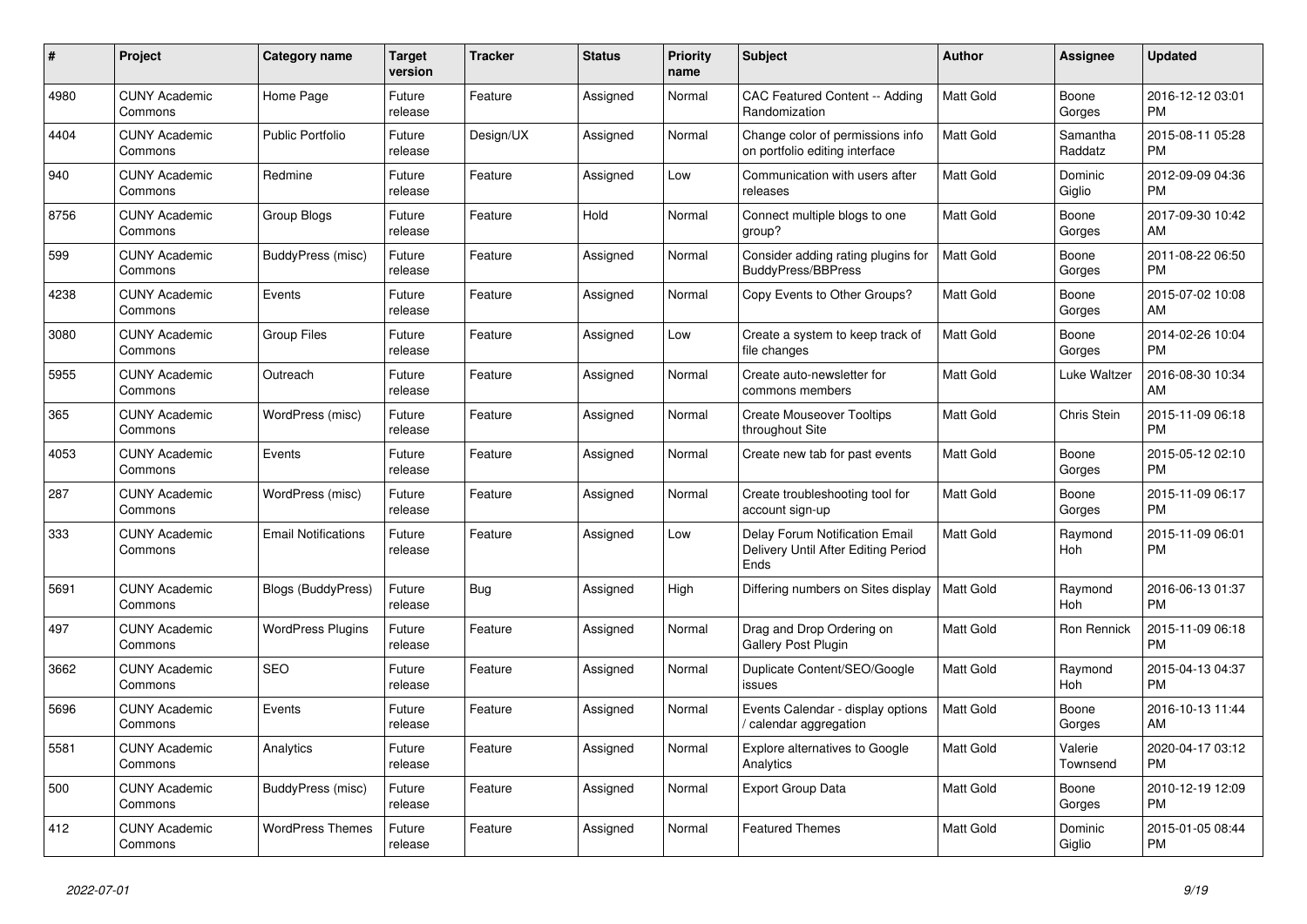| $\#$  | Project                         | <b>Category name</b>     | <b>Target</b><br>version | <b>Tracker</b> | <b>Status</b>        | Priority<br>name | <b>Subject</b>                                                                | <b>Author</b>    | <b>Assignee</b>     | <b>Updated</b>                |
|-------|---------------------------------|--------------------------|--------------------------|----------------|----------------------|------------------|-------------------------------------------------------------------------------|------------------|---------------------|-------------------------------|
| 6426  | <b>CUNY Academic</b><br>Commons | Spam/Spam<br>Prevention  | Future<br>release        | Feature        | Assigned             | Normal           | Force captcha on all comments?                                                | <b>Matt Gold</b> | <b>Tahir Butt</b>   | 2016-10-24 02:06<br><b>PM</b> |
| 310   | <b>CUNY Academic</b><br>Commons | BuddyPress (misc)        | Future<br>release        | Feature        | Assigned             | Low              | <b>Friend Request Email</b>                                                   | <b>Matt Gold</b> | Samantha<br>Raddatz | 2015-11-09 05:08<br><b>PM</b> |
| 6014  | <b>CUNY Academic</b><br>Commons | Publicity                | Future<br>release        | Publicity      | Reporter<br>Feedback | Normal           | Google search listing                                                         | Matt Gold        | Boone<br>Gorges     | 2016-09-21 03:48<br><b>PM</b> |
| 1544  | <b>CUNY Academic</b><br>Commons | Groups (misc)            | Future<br>release        | Feature        | Reporter<br>Feedback | Normal           | Group Filtering and Sorting                                                   | <b>Matt Gold</b> | Chris Stein         | 2019-03-01 02:25<br><b>PM</b> |
| 370   | <b>CUNY Academic</b><br>Commons | Registration             | Future<br>release        | Feature        | Assigned             | High             | <b>Guest Accounts</b>                                                         | <b>Matt Gold</b> | Matt Gold           | 2015-04-09 09:33<br><b>PM</b> |
| 2013  | <b>CUNY Academic</b><br>Commons | <b>Public Portfolio</b>  | Future<br>release        | Feature        | Assigned             | Low              | Have Profile Privacy Options show   Matt Gold<br>up only for filled-in fields |                  | Boone<br>Gorges     | 2015-11-09 06:09<br><b>PM</b> |
| 3770  | <b>CUNY Academic</b><br>Commons | <b>Public Portfolio</b>  | Future<br>release        | Feature        | Assigned             | Normal           | Improve Layout/Formatting of<br>Positions Area on Public Portfolios           | Matt Gold        | Chris Stein         | 2015-04-01 09:17<br><b>PM</b> |
| 4903  | <b>CUNY Academic</b><br>Commons | Events                   | Future<br>release        | Design/UX      | Assigned             | Normal           | Improving visual appearance of<br>event calendars                             | <b>Matt Gold</b> | Boone<br>Gorges     | 2016-10-13 11:51<br>AM        |
| 435   | <b>CUNY Academic</b><br>Commons | BuddyPress (misc)        | Future<br>release        | Feature        | Assigned             | Normal           | Include Avatar Images in Forum<br><b>Post Notification Emails</b>             | Matt Gold        | Boone<br>Gorges     | 2010-12-08 12:40<br><b>PM</b> |
| 3536  | <b>CUNY Academic</b><br>Commons | My Commons               | Future<br>release        | Feature        | Assigned             | Normal           | Infinite Scroll on My Commons<br>page                                         | <b>Matt Gold</b> | Raymond<br>Hoh      | 2015-04-13 04:42<br><b>PM</b> |
| 9947  | <b>CUNY Academic</b><br>Commons | <b>WordPress Plugins</b> | Future<br>release        | Feature        | Reporter<br>Feedback | Normal           | Install H5P quiz plugin                                                       | Matt Gold        | Boone<br>Gorges     | 2018-09-11 11:01<br>AM        |
| 3768  | <b>CUNY Academic</b><br>Commons | <b>Public Portfolio</b>  | Future<br>release        | Feature        | Assigned             | Normal           | Institutions/Past positions on<br>public portfolios                           | Matt Gold        | Boone<br>Gorges     | 2018-04-23 10:44<br>AM        |
| 1456  | <b>CUNY Academic</b><br>Commons | Group Invitations        | Future<br>release        | Feature        | Reporter<br>Feedback | Low              | Invite to Group Button from Profile<br>Field                                  | <b>Matt Gold</b> | Samantha<br>Raddatz | 2015-11-09 05:59<br><b>PM</b> |
| 377   | <b>CUNY Academic</b><br>Commons | BuddyPress (misc)        | Future<br>release        | Feature        | Assigned             | Normal           | Like buttons                                                                  | Matt Gold        | Boone<br>Gorges     | 2010-11-16 05:13<br><b>PM</b> |
| 8900  | <b>CUNY Academic</b><br>Commons | Accessibility            | Future<br>release        | Feature        | Assigned             | Normal           | Look into tools to enforce<br>accessibility in WP environment                 | <b>Matt Gold</b> | Boone<br>Gorges     | 2022-04-26 11:59<br>AM        |
| 7115  | <b>CUNY Academic</b><br>Commons | Groups (misc)            | Future<br>release        | Feature        | Reporter<br>Feedback | Normal           | make licensing info clear during<br>group creation                            | <b>Matt Gold</b> | Raymond<br>Hoh      | 2020-12-08 11:32<br>AM        |
| 3517  | <b>CUNY Academic</b><br>Commons | My Commons               | Future<br>release        | Feature        | Assigned             | Normal           | Mute/Unmute My Commons<br>updates                                             | <b>Matt Gold</b> | Raymond<br>Hoh      | 2015-11-09 01:19<br><b>PM</b> |
| 1562  | <b>CUNY Academic</b><br>Commons | <b>WordPress Plugins</b> | Future<br>release        | Feature        | Assigned             | Low              | Play with NYT Collaborative<br>Authoring Tool                                 | Matt Gold        | Boone<br>Gorges     | 2015-01-05 08:47<br><b>PM</b> |
| 10659 | CUNY Academic<br>Commons        | Group Forums             | Future<br>release        | Feature        | Assigned             | Normal           | Post to multiple groups via email                                             | <b>Matt Gold</b> | Raymond<br>Hoh      | 2018-11-15 12:54<br>AM        |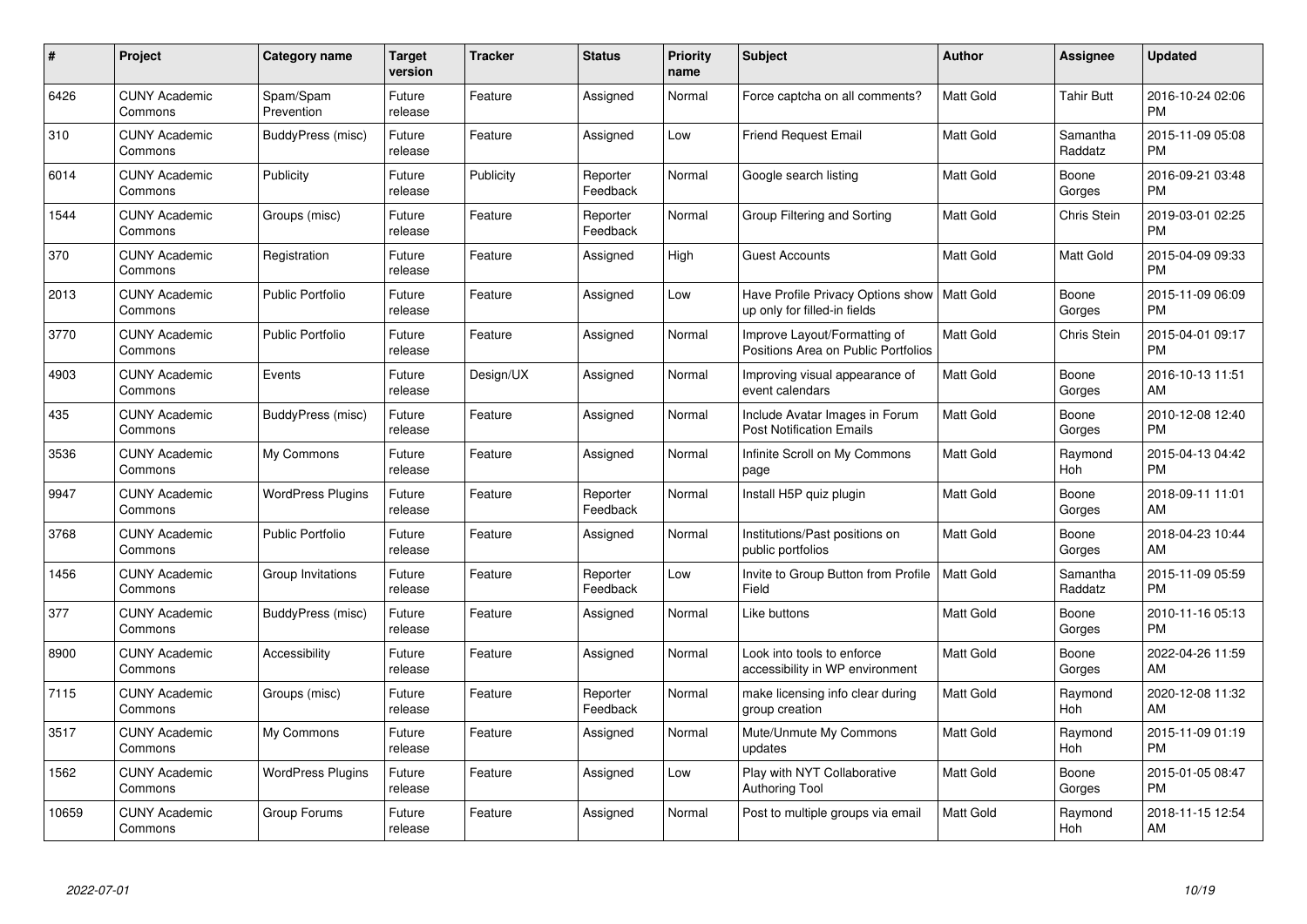| #     | Project                         | <b>Category name</b>       | <b>Target</b><br>version | <b>Tracker</b> | <b>Status</b> | Priority<br>name | <b>Subject</b>                                                                 | <b>Author</b>     | <b>Assignee</b>     | <b>Updated</b>                |
|-------|---------------------------------|----------------------------|--------------------------|----------------|---------------|------------------|--------------------------------------------------------------------------------|-------------------|---------------------|-------------------------------|
| 3090  | <b>CUNY Academic</b><br>Commons | Twitter page               | Future<br>release        | Feature        | Assigned      | Normal           | Prevent Retweets from showing<br>up on Commons twitter page                    | Matt Gold         | Tahir Butt          | 2016-10-24 11:31<br>AM        |
| 5316  | <b>CUNY Academic</b><br>Commons | <b>User Experience</b>     | Future<br>release        | Feature        | Assigned      | Normal           | Prompt user email address<br>updates                                           | <b>Matt Gold</b>  | Stephen Real        | 2016-12-21 03:30<br><b>PM</b> |
| 658   | <b>CUNY Academic</b><br>Commons | <b>WordPress Plugins</b>   | Future<br>release        | Feature        | Assigned      | Normal           | Rebulid Sitewide Tag Suggestion                                                | <b>Matt Gold</b>  | Boone<br>Gorges     | 2015-01-05 08:47<br><b>PM</b> |
| 653   | <b>CUNY Academic</b><br>Commons | Group Blogs                | Future<br>release        | Feature        | Assigned      | Normal           | Redesign Integration of Groups<br>and Blogs                                    | <b>Matt Gold</b>  | Samantha<br>Raddatz | 2015-11-09 05:40<br><b>PM</b> |
| 8836  | <b>CUNY Academic</b><br>Commons | <b>Blogs (BuddyPress)</b>  | Future<br>release        | Feature        | Assigned      | Normal           | Redesign site launch process                                                   | <b>Matt Gold</b>  | Boone<br>Gorges     | 2019-10-03 02:49<br><b>PM</b> |
| 1105  | <b>CUNY Academic</b><br>Commons | WordPress (misc)           | Future<br>release        | Feature        | Assigned      | Normal           | Rephrase Blog Privacy Options                                                  | <b>Matt Gold</b>  | Samantha<br>Raddatz | 2015-11-09 06:19<br><b>PM</b> |
| 3577  | <b>CUNY Academic</b><br>Commons | My Commons                 | Future<br>release        | Design/UX      | Assigned      | Normal           | Replies to items in My Commons                                                 | <b>Matt Gold</b>  | Raymond<br>Hoh      | 2015-04-09 05:19<br>PM        |
| 15604 | <b>CUNY Academic</b><br>Commons | <b>Email Notifications</b> | Future<br>release        | Feature        | Assigned      | Normal           | Restructure Commons Group<br>Digest Email Messages                             | Matt Gold         | Boone<br>Gorges     | 2022-05-26 10:45<br>AM        |
| 3759  | <b>CUNY Academic</b><br>Commons | WordPress (misc)           | Future<br>release        | Feature        | Assigned      | Normal           | Review Interface for Adding Users<br>to Blogs                                  | <b>Matt Gold</b>  | Boone<br>Gorges     | 2015-03-24 05:52<br><b>PM</b> |
| 4661  | <b>CUNY Academic</b><br>Commons | User Experience            | Future<br>release        | <b>Bug</b>     | Assigned      | Normal           | Simplify Events text                                                           | Matt Gold         | Samantha<br>Raddatz | 2015-10-02 09:06<br><b>PM</b> |
| 9028  | <b>CUNY Academic</b><br>Commons | Onboarding                 | Future<br>release        | Feature        | Assigned      | Normal           | suggest groups to new members<br>during the registration process               | <b>Matt Gold</b>  | <b>Chris Stein</b>  | 2018-10-24 12:34<br><b>PM</b> |
| 8901  | <b>CUNY Academic</b><br>Commons | Accessibility              | Future<br>release        | Feature        | Assigned      | Normal           | Theme analysis for accessibility                                               | <b>Matt Gold</b>  | Boone<br>Gorges     | 2022-04-26 11:59<br>AM        |
| 1192  | <b>CUNY Academic</b><br>Commons | <b>Group Files</b>         | Future<br>release        | Feature        | Assigned      | Low              | When posting group files, allow<br>users to add a category without<br>saving   | <b>Matt Gold</b>  | Raymond<br>Hoh      | 2015-11-09 05:53<br><b>PM</b> |
| 481   | <b>CUNY Academic</b><br>Commons | Groups (misc)              | Future<br>release        | Feature        | Assigned      | Normal           | ability to archive inactive groups<br>and blogs                                | Michael Mandiberg | Samantha<br>Raddatz | 2015-11-09 05:56<br><b>PM</b> |
| 2167  | <b>CUNY Academic</b><br>Commons | WordPress (misc)           | Future<br>release        | Bug            | Assigned      | Normal           | <b>CAC-Livestream Plugin Issues</b>                                            | Michael Smith     | Dominic<br>Giglio   | 2015-01-02 03:06<br><b>PM</b> |
| 3458  | <b>CUNY Academic</b><br>Commons | Groups (misc)              | Future<br>release        | Feature        | Assigned      | Normal           | Filter Members of Group by<br>Campus                                           | Michael Smith     | Samantha<br>Raddatz | 2014-09-26 08:32<br><b>PM</b> |
| 2753  | <b>CUNY Academic</b><br>Commons | <b>Public Portfolio</b>    | Future<br>release        | Feature        | New           | Normal           | Create actual actual tagification in<br>academic interests and other<br>fields | Micki Kaufman     | Boone<br>Gorges     | 2015-01-05 08:52<br><b>PM</b> |
| 2754  | <b>CUNY Academic</b><br>Commons | Design                     | Future<br>release        | Feature        | Assigned      | Normal           | Determine strategy for CAC logo<br>handling in top header                      | Micki Kaufman     | Chris Stein         | 2015-01-05 08:53<br><b>PM</b> |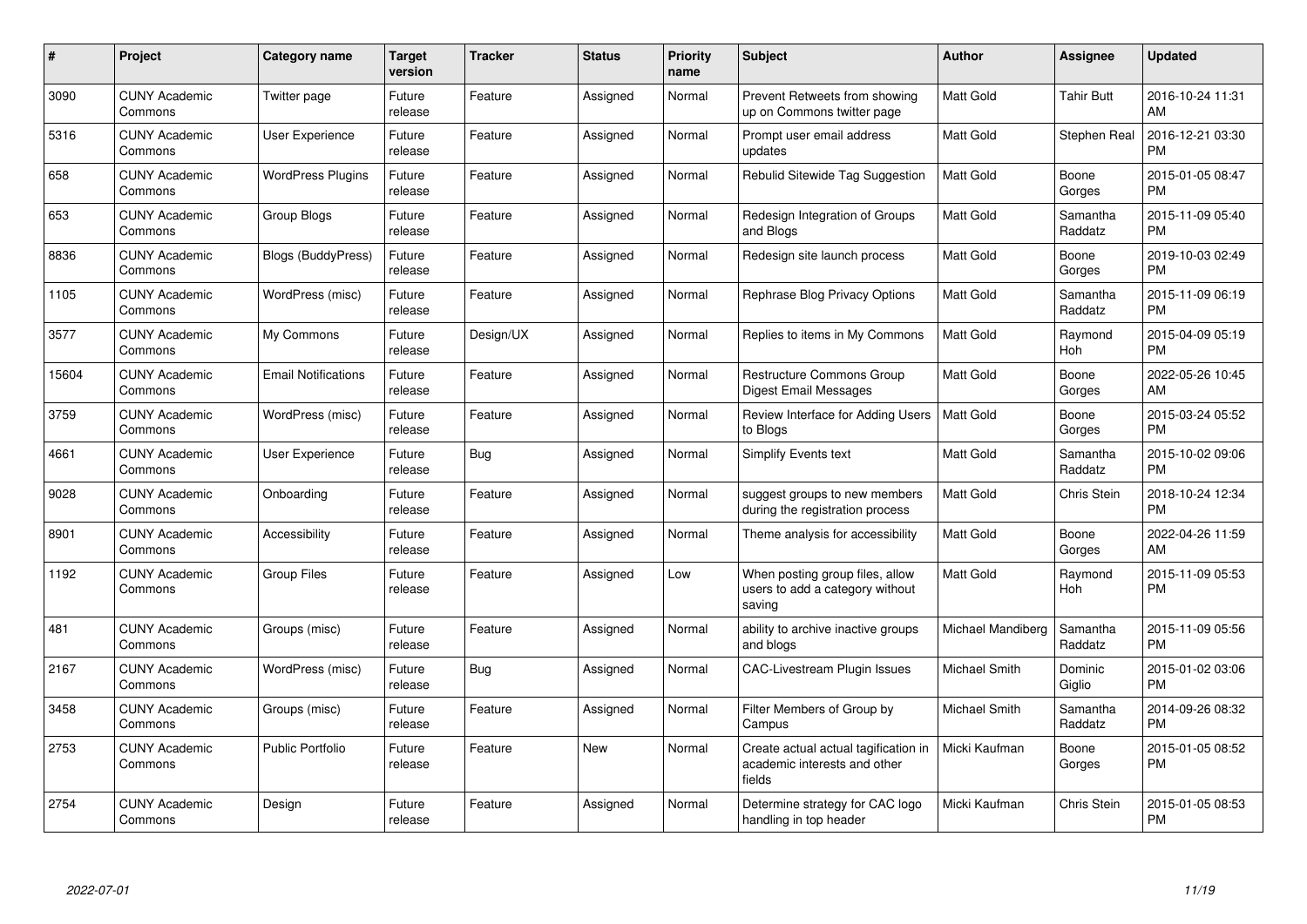| #     | Project                         | <b>Category name</b>     | <b>Target</b><br>version | Tracker    | <b>Status</b>        | <b>Priority</b><br>name | <b>Subject</b>                                                                                  | Author                  | <b>Assignee</b>       | <b>Updated</b>                |
|-------|---------------------------------|--------------------------|--------------------------|------------|----------------------|-------------------------|-------------------------------------------------------------------------------------------------|-------------------------|-----------------------|-------------------------------|
| 3475  | <b>CUNY Academic</b><br>Commons | Events                   | Future<br>release        | Feature    | Assigned             | Normal                  | Request to add plugin to<br>streamline room<br>booking/appointment booking                      | Naomi Barrettara        | Boone<br>Gorges       | 2014-12-01 05:14<br>PM        |
| 8675  | <b>CUNY Academic</b><br>Commons | User Onboarding          | Future<br>release        | Bug        | Reporter<br>Feedback | Low                     | Add new User search screen calls<br>for the input of email address but<br>doesn't work with one | Paul Hebert             | Boone<br>Gorges       | 2017-10-11 11:17<br>AM        |
| 5182  | <b>CUNY Academic</b><br>Commons | Social Paper             | Future<br>release        | Design/UX  | <b>New</b>           | Normal                  | "Publishing" a private paper on<br>social paper?                                                | Raffi<br>Khatchadourian | Boone<br>Gorges       | 2016-10-13 04:12<br>PM        |
| 5183  | <b>CUNY Academic</b><br>Commons | Social Paper             | Future<br>release        | Design/UX  | New                  | Normal                  | Creating a new paper when<br>viewing an existing paper                                          | Raffi<br>Khatchadourian | Samantha<br>Raddatz   | 2016-02-02 12:09<br><b>PM</b> |
| 8498  | <b>CUNY Academic</b><br>Commons | <b>WordPress Plugins</b> | Future<br>release        | Feature    | <b>New</b>           | Low                     | <b>Gravity Forms Email Users</b>                                                                | Raffi<br>Khatchadourian | Matt Gold             | 2017-10-13 12:58<br><b>PM</b> |
| 3939  | <b>CUNY Academic</b><br>Commons | <b>WordPress Plugins</b> | Future<br>release        | Bug        | Hold                 | Normal                  | Activity stream support for<br>Co-Authors Plus plugin                                           | Raymond Hoh             | Raymond<br>Hoh        | 2015-11-09 06:13<br><b>PM</b> |
| 11243 | <b>CUNY Academic</b><br>Commons | BuddyPress (misc)        | Future<br>release        | <b>Bug</b> | <b>New</b>           | Normal                  | Audit bp-custom.php                                                                             | Raymond Hoh             | Raymond<br><b>Hoh</b> | 2022-04-26 11:59<br>AM        |
| 14496 | <b>CUNY Academic</b><br>Commons | Domain Mapping           | Future<br>release        | Bug        | New                  | Normal                  | Mapped domain SSO uses<br>third-party cookies                                                   | Raymond Hoh             | Raymond<br>Hoh        | 2021-05-24 04:03<br><b>PM</b> |
| 3691  | <b>CUNY Academic</b><br>Commons | <b>WordPress Plugins</b> | Future<br>release        | Bug        | <b>New</b>           | Normal                  | <b>WPMU Domain Mapping</b><br>Debugging on cdev                                                 | Raymond Hoh             | Matt Gold             | 2014-12-12 09:04<br>AM        |
| 58    | <b>CUNY Academic</b><br>Commons | BuddyPress (misc)        | Future<br>release        | Feature    | Assigned             | Low                     | Make member search sortable by<br>last name                                                     | Roberta Brody           | Boone<br>Gorges       | 2010-08-26 02:38<br><b>PM</b> |
| 4221  | <b>CUNY Academic</b><br>Commons | Group Forums             | Future<br>release        | Design/UX  | Assigned             | Normal                  | Add 'Number of Posts' display<br>option to Forum page                                           | Samantha Raddatz        | Samantha<br>Raddatz   | 2015-06-26 02:21<br><b>PM</b> |
| 4222  | <b>CUNY Academic</b><br>Commons | User Experience          | Future<br>release        | Design/UX  | <b>New</b>           | Normal                  | Add information to 'Delete<br>Account' page                                                     | Samantha Raddatz        | scott voth            | 2015-06-26 11:35<br>AM        |
| 4225  | <b>CUNY Academic</b><br>Commons | DiRT Integration         | Future<br>release        | Design/UX  | <b>New</b>           | Normal                  | Add information to DIRT page (in<br>Create a Group)                                             | Samantha Raddatz        | Matt Gold             | 2015-06-26 03:14<br><b>PM</b> |
| 4226  | <b>CUNY Academic</b><br>Commons | <b>BuddyPress Docs</b>   | Future<br>release        | Design/UX  | <b>New</b>           | Normal                  | Add option to connect a Doc with<br>a Group                                                     | Samantha Raddatz        | Samantha<br>Raddatz   | 2015-09-09 04:08<br><b>PM</b> |
| 4253  | <b>CUNY Academic</b><br>Commons | <b>Public Portfolio</b>  | Future<br>release        | Design/UX  | New                  | Normal                  | Encourage users to add portfolio<br>content                                                     | Samantha Raddatz        | Samantha<br>Raddatz   | 2015-07-07 11:32<br>AM        |
| 4592  | <b>CUNY Academic</b><br>Commons | Events                   | Future<br>release        | Design/UX  | <b>New</b>           | Normal                  | Event Creation - Venue Dropdown   Samantha Raddatz<br>Slow                                      |                         | Boone<br>Gorges       | 2015-09-14 04:56<br><b>PM</b> |
| 4622  | <b>CUNY Academic</b><br>Commons | <b>Public Portfolio</b>  | Future<br>release        | Design/UX  | New                  | Normal                  | <b>Profile Visibility Settings</b>                                                              | Samantha Raddatz        | Samantha<br>Raddatz   | 2015-09-21 12:18<br><b>PM</b> |
| 585   | <b>CUNY Academic</b><br>Commons | Group Forums             | Future<br>release        | Feature    | Assigned             | Normal                  | Merge Forum Topics                                                                              | Sarah Morgano           | Boone<br>Gorges       | 2011-07-06 04:11<br><b>PM</b> |
| 1888  | <b>CUNY Academic</b><br>Commons | Home Page                | Future<br>release        | Feature    | Assigned             | Normal                  | Refactor BP MPO Activity Filter to<br>support proper pagination                                 | Sarah Morgano           | Boone<br>Gorges       | 2014-05-01 07:11<br><b>PM</b> |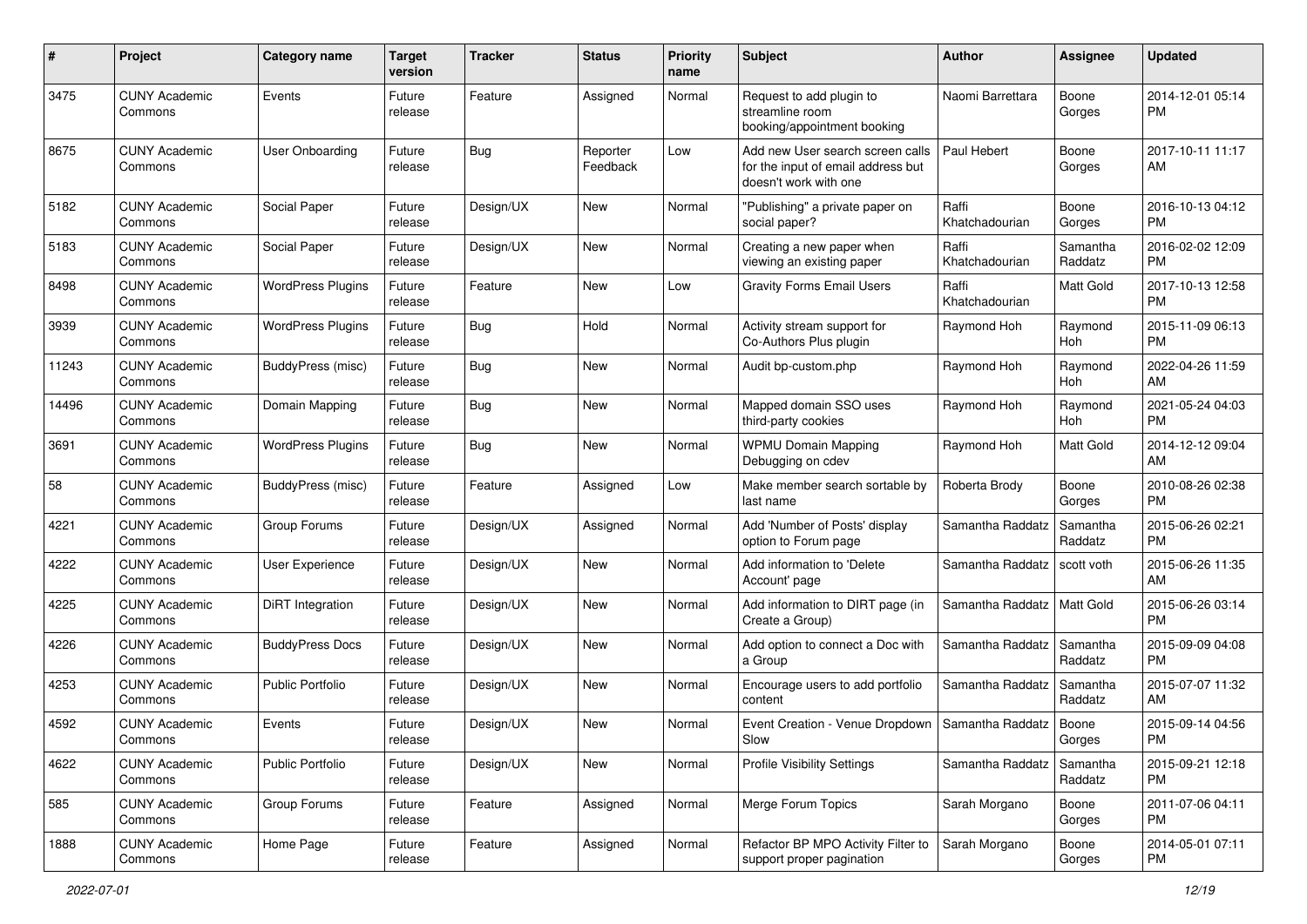| #     | Project                         | <b>Category name</b>           | <b>Target</b><br>version | <b>Tracker</b> | <b>Status</b>        | Priority<br>name | <b>Subject</b>                                                                      | <b>Author</b>       | <b>Assignee</b>  | <b>Updated</b>                |
|-------|---------------------------------|--------------------------------|--------------------------|----------------|----------------------|------------------|-------------------------------------------------------------------------------------|---------------------|------------------|-------------------------------|
| 5826  | <b>CUNY Academic</b><br>Commons | <b>WordPress Plugins</b>       | Future<br>release        | Support        | Reporter<br>Feedback | Normal           | <b>Remove Subscription Options</b><br>plugin from directory                         | Sarah Morgano       | Sarah<br>Morgano | 2016-10-21 04:14<br>PM.       |
| 5827  | <b>CUNY Academic</b><br>Commons | <b>Public Portfolio</b>        | Future<br>release        | Bug            | Assigned             | Normal           | Academic Interests square bracket<br>links not working                              | l scott voth        | Chris Stein      | 2016-08-11 11:59<br><b>PM</b> |
| 10226 | <b>CUNY Academic</b><br>Commons | Courses                        | Future<br>release        | Feature        | New                  | Normal           | Add "My Courses" to drop down<br>list                                               | scott voth          | Boone<br>Gorges  | 2021-11-19 12:42<br><b>PM</b> |
| 3492  | <b>CUNY Academic</b><br>Commons | <b>WordPress Themes</b>        | Future<br>release        | Support        | Assigned             | Normal           | Add CBOX theme to the<br>Commons                                                    | scott voth          | Raymond<br>Hoh   | 2014-10-08 05:55<br><b>PM</b> |
| 14113 | <b>CUNY Academic</b><br>Commons | WordPress (misc)               | Future<br>release        | Bug            | Hold                 | Normal           | Block Editor Not Working on this<br>page - Json error                               | scott voth          | Boone<br>Gorges  | 2021-03-05 11:01<br>AM        |
| 12573 | <b>CUNY Academic</b><br>Commons | <b>WordPress Plugins</b>       | Future<br>release        | Bug            | New                  | Normal           | <b>CommentPress Core Issues</b>                                                     | scott voth          |                  | 2020-03-24 04:32<br><b>PM</b> |
| 11860 | <b>CUNY Academic</b><br>Commons | Registration                   | Future<br>release        | Feature        | New                  | Normal           | <b>Ensure Students Are Aware They</b><br>Can Use Aliases At Registration            | scott voth          |                  | 2019-09-24 08:46<br>AM        |
| 4438  | <b>CUNY Academic</b><br>Commons | Events                         | Future<br>release        | <b>Bug</b>     | Assigned             | Normal           | Events Calendar - Export<br><b>Recurring Events</b>                                 | scott voth          | Daniel Jones     | 2016-05-23 04:25<br><b>PM</b> |
| 11531 | <b>CUNY Academic</b><br>Commons | Events                         | Future<br>release        | Feature        | New                  | Normal           | Main Events calendar should<br>include non-public events that<br>user has access to | scott voth          | Boone<br>Gorges  | 2019-06-11 10:00<br>AM        |
| 4535  | <b>CUNY Academic</b><br>Commons | My Commons                     | Future<br>release        | <b>Bug</b>     | New                  | Low              | My Commons filter issue                                                             | scott voth          | Raymond<br>Hoh   | 2015-09-01 11:17<br>AM        |
| 10354 | <b>CUNY Academic</b><br>Commons | <b>Public Portfolio</b>        | Future<br>release        | Feature        | New                  | Normal           | Opt out of Having a Profile Page                                                    | scott voth          | Chris Stein      | 2020-05-12 10:43<br>AM.       |
| 11788 | <b>CUNY Academic</b><br>Commons | <b>WordPress Plugins</b>       | Future<br>release        | Support        | Reporter<br>Feedback | Normal           | Plugin Request - Browse Aloud                                                       | scott voth          |                  | 2019-09-24 08:42<br>AM        |
| 519   | <b>CUNY Academic</b><br>Commons | <b>BuddyPress Docs</b>         | Future<br>release        | Feature        | Assigned             | Low              | TOC for individual docs - for new<br>BP "wiki-like" plugin                          | scott voth          | Boone<br>Gorges  | 2015-11-09 05:54<br><b>PM</b> |
| 10368 | <b>CUNY Academic</b><br>Commons |                                | Future<br>release        | Feature        | Assigned             | Normal           | Use ORCID data to populate<br>academic profile page                                 | Stephen Francoeur   | Boone<br>Gorges  | 2018-09-25 01:53<br><b>PM</b> |
| 11883 | <b>CUNY Academic</b><br>Commons | Help/Codex                     | Not tracked              | Support        | New                  | Normal           | Need Embedding Help Page<br>Update (Tableau)                                        | Anthony Wheeler     | scott voth       | 2019-09-24 08:49<br>AM.       |
| 12911 | <b>CUNY Academic</b><br>Commons |                                | Not tracked              | Feature        | New                  | Normal           | Block access to xmlrpc.php based<br>on User-Agent                                   | <b>Boone Gorges</b> | Boone<br>Gorges  | 2020-06-09 05:12<br>PM        |
| 10794 | <b>CUNY Academic</b><br>Commons | Performance                    | Not tracked              | Bug            | New                  | Normal           | Memcached connection<br>occasionally breaks                                         | <b>Boone Gorges</b> | Boone<br>Gorges  | 2018-12-06 03:30<br>PM        |
| 12436 | <b>CUNY Academic</b><br>Commons |                                | Not tracked              | Bug            | Assigned             | Normal           | Nightly system downtime                                                             | Boone Gorges        |                  | 2020-08-01 09:30<br>AM        |
| 3230  | <b>CUNY Academic</b><br>Commons | Internal Tools and<br>Workflow | Not tracked              | Feature        | Assigned             | High             | Scripts for quicker<br>provisioning/updating of<br>development environments         | Boone Gorges        | Boone<br>Gorges  | 2016-01-26 04:54<br><b>PM</b> |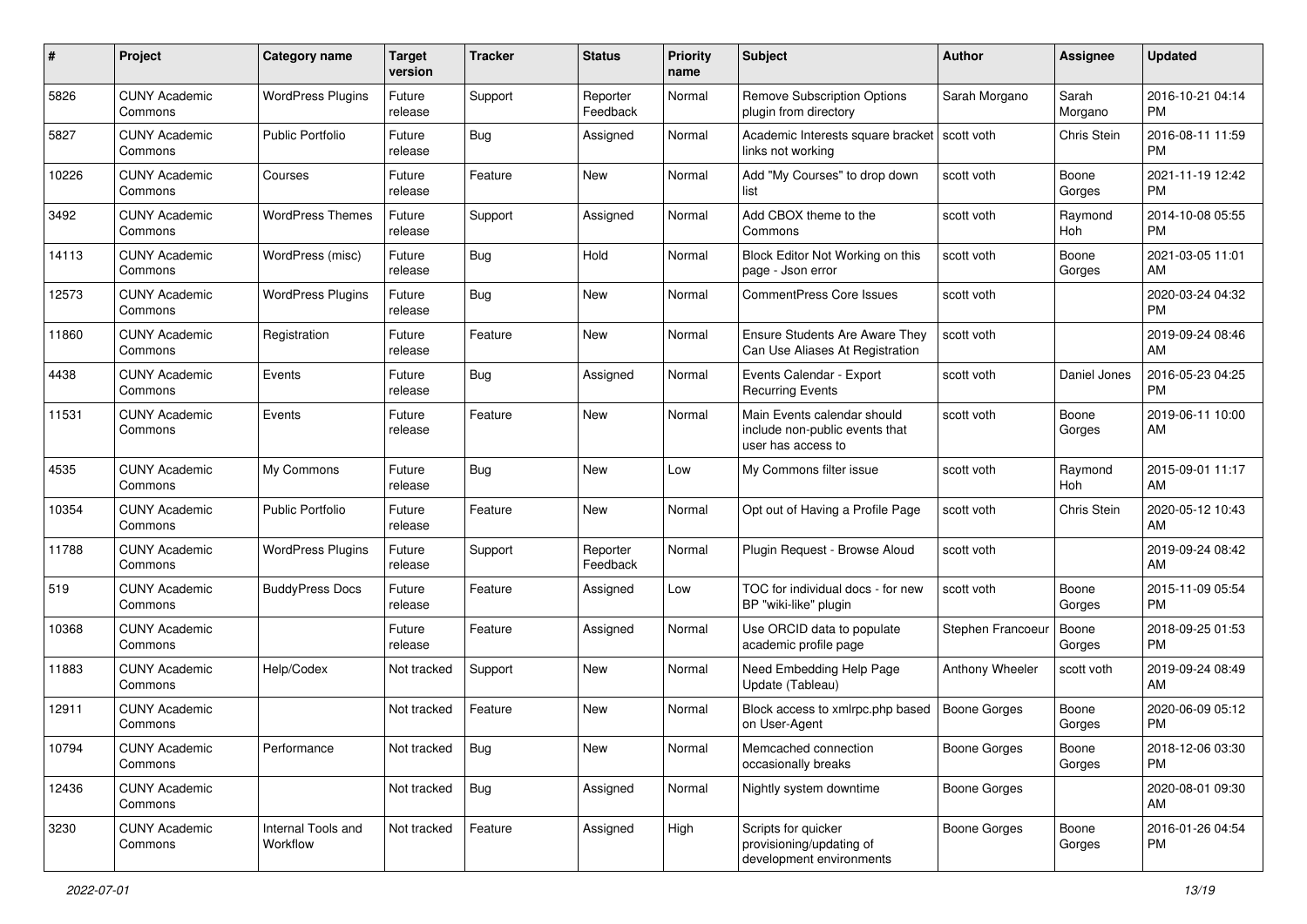| #     | Project                         | <b>Category name</b>     | <b>Target</b><br>version | <b>Tracker</b> | <b>Status</b>        | <b>Priority</b><br>name | <b>Subject</b>                                                               | <b>Author</b>    | Assignee        | <b>Updated</b>                |
|-------|---------------------------------|--------------------------|--------------------------|----------------|----------------------|-------------------------|------------------------------------------------------------------------------|------------------|-----------------|-------------------------------|
| 11517 | <b>CUNY Academic</b><br>Commons |                          | Not tracked              | Feature        | Assigned             | Normal                  | wp-accessibility plugin should not<br>strip 'target=" blank" by default      | Boone Gorges     | Laurie Hurson   | 2019-09-24 09:57<br>AM        |
| 3565  | <b>CUNY Academic</b><br>Commons | My Commons               | Not tracked              | Documentation  | New                  | Normal                  | Load Newest inconsistencies                                                  | Chris Stein      | scott voth      | 2015-11-09 01:16<br><b>PM</b> |
| 2666  | <b>CUNY Academic</b><br>Commons | About page               | Not tracked              | Documentation  | Assigned             | Normal                  | <b>Update About Text</b>                                                     | Chris Stein      | Luke Waltzer    | 2016-03-04 11:19<br>AM        |
| 15210 | <b>CUNY Academic</b><br>Commons | Analytics                | Not tracked              | Design/UX      | <b>New</b>           | Normal                  | Google Analytics improvements                                                | Colin McDonald   | Boone<br>Gorges | 2022-05-24 10:47<br>AM        |
| 9729  | <b>CUNY Academic</b><br>Commons | <b>SEO</b>               | Not tracked              | Support        | New                  | Normal                  | 503 Errors showing on<br>newlaborforum.cuny.edu                              | Diane Krauthamer | Raymond<br>Hoh  | 2018-05-22 04:48<br><b>PM</b> |
| 3615  | <b>CUNY Academic</b><br>Commons | Redmine                  | Not tracked              | Feature        | <b>New</b>           | Low                     | Create Redmine issues via email                                              | Dominic Giglio   | Boone<br>Gorges | 2017-11-16 11:36<br>AM        |
| 12004 | <b>CUNY Academic</b><br>Commons |                          | Not tracked              | Support        | Reporter<br>Feedback | Normal                  | Notifications for spam blog<br>comments                                      | Gina Cherry      | Raymond<br>Hoh  | 2019-11-01 12:05<br><b>PM</b> |
| 14842 | <b>CUNY Academic</b><br>Commons |                          | Not tracked              | Support        | Reporter<br>Feedback | Normal                  | Question about widgets and block<br>editor                                   | Gina Cherry      |                 | 2021-10-06 03:01<br><b>PM</b> |
| 11545 | <b>CUNY Academic</b><br>Commons | <b>WordPress Plugins</b> | Not tracked              | Support        | New                  | Normal                  | Twitter searches in WordPress                                                | Gina Cherry      | Matt Gold       | 2019-09-23 01:03<br><b>PM</b> |
| 14504 | <b>CUNY Academic</b><br>Commons |                          | Not tracked              | Publicity      | Reporter<br>Feedback | Normal                  | Adding showcases to home page<br>menu                                        | Laurie Hurson    | Boone<br>Gorges | 2022-01-19 03:26<br><b>PM</b> |
| 15176 | <b>CUNY Academic</b><br>Commons |                          | Not tracked              | Support        | Reporter<br>Feedback | Normal                  | Archiving Q Writing & Old<br>Wordpress Sites on the Commons                  | Laurie Hurson    |                 | 2022-02-08 10:28<br>AM        |
| 15923 | <b>CUNY Academic</b><br>Commons |                          | Not tracked              | Feature        | Reporter<br>Feedback | Normal                  | <b>Bellows Plugin Adjustments</b>                                            | Laurie Hurson    |                 | 2022-04-20 10:10<br>AM        |
| 11415 | <b>CUNY Academic</b><br>Commons | <b>WordPress Plugins</b> | Not tracked              | <b>Bug</b>     | Reporter<br>Feedback | Normal                  | Blog Subscriptions in Jetpack                                                | Laurie Hurson    |                 | 2019-05-14 10:34<br>AM        |
| 11879 | <b>CUNY Academic</b><br>Commons |                          | Not tracked              | Bug            | <b>New</b>           | Normal                  | Hypothesis comments appearing<br>on multiple, different pdfs across<br>blogs | Laurie Hurson    | Laurie Hurson   | 2019-09-19 02:39<br><b>PM</b> |
| 14475 | <b>CUNY Academic</b><br>Commons |                          | Not tracked              | Publicity      | <b>New</b>           | Normal                  | <b>OER Showcase Page</b>                                                     | Laurie Hurson    | Laurie Hurson   | 2021-09-14 10:46<br>AM        |
| 12484 | <b>CUNY Academic</b><br>Commons |                          | Not tracked              | Support        | Reporter<br>Feedback | Normal                  | Sign up Code for COIL Course<br>starting in March                            | Laurie Hurson    | Matt Gold       | 2020-03-02 02:26<br><b>PM</b> |
| 12328 | <b>CUNY Academic</b><br>Commons |                          | Not tracked              | Support        | <b>New</b>           | Normal                  | Sign up Code for Non-CUNY<br>Faculty                                         | Laurie Hurson    |                 | 2020-01-28 10:25<br>AM        |
| 12438 | <b>CUNY Academic</b><br>Commons | Courses                  | Not tracked              | Bug            | <b>New</b>           | Normal                  | Site appearing twice                                                         | Laurie Hurson    | Boone<br>Gorges | 2020-02-18 01:34<br><b>PM</b> |
| 14538 | <b>CUNY Academic</b><br>Commons |                          | Not tracked              | Support        | Reporter<br>Feedback | Normal                  | Weebly To Commons                                                            | Laurie Hurson    |                 | 2021-09-14 10:47<br>AM        |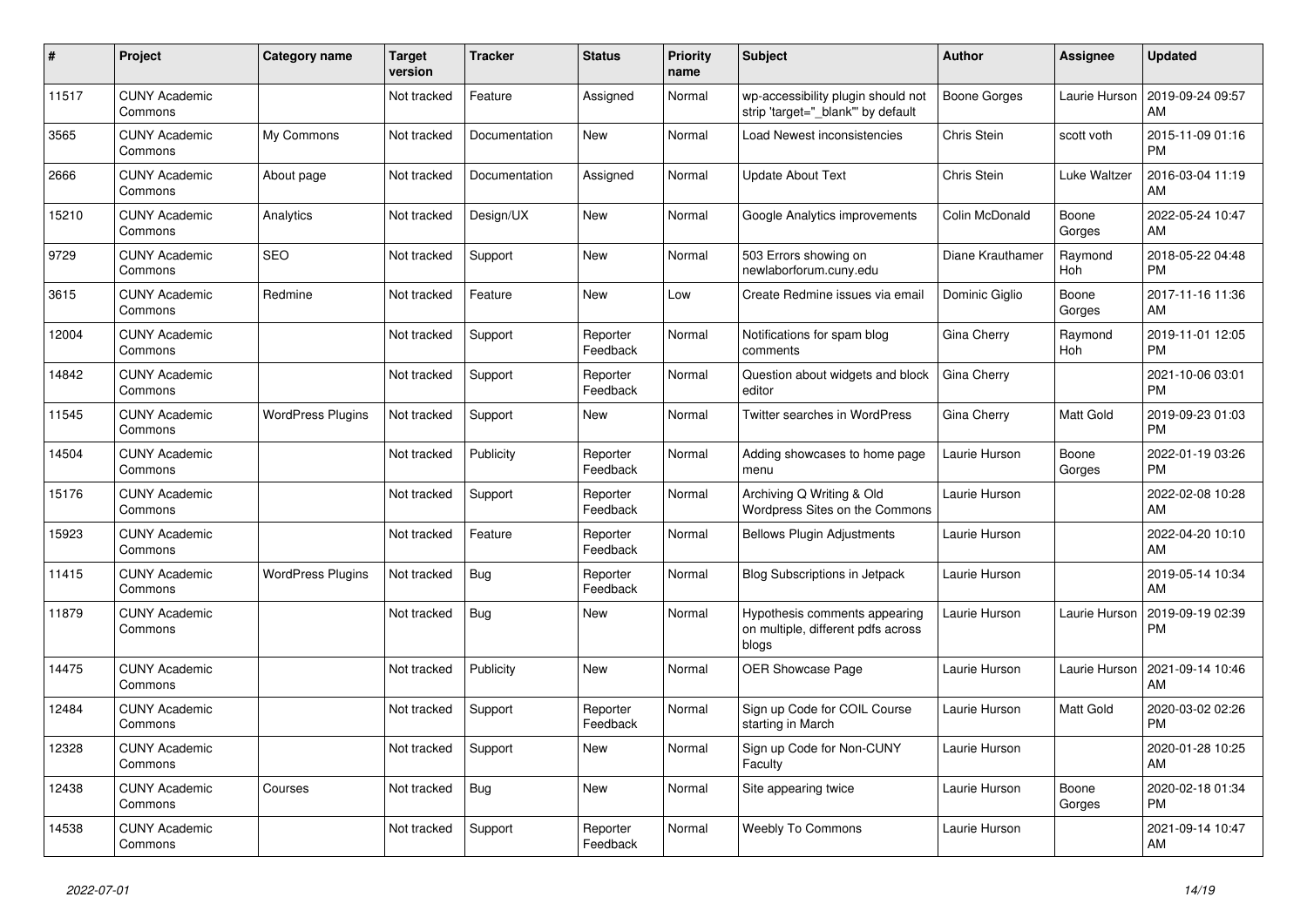| #     | Project                         | <b>Category name</b>     | <b>Target</b><br>version | <b>Tracker</b> | <b>Status</b>        | <b>Priority</b><br>name | <b>Subject</b>                                                   | <b>Author</b>   | <b>Assignee</b>     | <b>Updated</b>                |
|-------|---------------------------------|--------------------------|--------------------------|----------------|----------------------|-------------------------|------------------------------------------------------------------|-----------------|---------------------|-------------------------------|
| 9060  | <b>CUNY Academic</b><br>Commons | Commons In A Box         | Not tracked              | Bug            | Hold                 | Normal                  | Problems with CBox image library<br>/ upload                     | Lisa Rhody      | Raymond<br>Hoh      | 2018-01-10 03:26<br><b>PM</b> |
| 2612  | <b>CUNY Academic</b><br>Commons |                          | Not tracked              | Publicity      | Assigned             | Normal                  | Pinterest site for the Commons                                   | local admin     | Sarah<br>Morgano    | 2016-03-04 11:19<br>AM        |
| 2175  | <b>CUNY Academic</b><br>Commons | WordPress (misc)         | Not tracked              | Support        | Assigned             | Normal                  | Subscibe 2 vs. Jetpack<br>subscription options                   | local admin     | Matt Gold           | 2016-01-26 04:58<br><b>PM</b> |
| 13430 | <b>CUNY Academic</b><br>Commons | Reply By Email           | Not tracked              | <b>Bug</b>     | <b>New</b>           | Normal                  | Delay in RBE                                                     | Luke Waltzer    | Raymond<br>Hoh      | 2020-10-13 11:16<br>AM        |
| 7928  | <b>CUNY Academic</b><br>Commons | Group Forums             | Not tracked              | <b>Bug</b>     | <b>New</b>           | Normal                  | Duplicate Forum post                                             | Luke Waltzer    | Raymond<br>Hoh      | 2017-04-11 09:27<br><b>PM</b> |
| 5317  | <b>CUNY Academic</b><br>Commons | Group Blogs              | Not tracked              | <b>Bug</b>     | Reporter<br>Feedback | Normal                  | Notifications of New Post Didn't<br>Come                         | Luke Waltzer    | Samantha<br>Raddatz | 2016-03-21 10:41<br><b>PM</b> |
| 6644  | <b>CUNY Academic</b><br>Commons |                          | Not tracked              | Bug            | Reporter<br>Feedback | High                    | White Screen at Login Pge                                        | Luke Waltzer    | Raymond<br>Hoh      | 2016-11-21 10:34<br><b>PM</b> |
| 7828  | <b>CUNY Academic</b><br>Commons |                          | Not tracked              | Feature        | Assigned             | Normal                  | Theme Assessment 2017                                            | Margaret Galvan | Margaret<br>Galvan  | 2017-05-02 10:41<br><b>PM</b> |
| 12741 | <b>CUNY Academic</b><br>Commons | <b>WordPress Plugins</b> | Not tracked              | Support        | Reporter<br>Feedback | Normal                  | Tableau Public Viz Block                                         | Marilyn Weber   | Raymond<br>Hoh      | 2020-05-12 11:00<br>AM        |
| 12352 | <b>CUNY Academic</b><br>Commons |                          | Not tracked              | Support        | <b>New</b>           | Normal                  | "posts list" page builder block<br>option                        | Marilyn Weber   |                     | 2020-02-03 01:29<br><b>PM</b> |
| 11848 | <b>CUNY Academic</b><br>Commons |                          | Not tracked              | Support        | Hold                 | Normal                  | a Dean of Faculty wants to share<br>a large file                 | Marilyn Weber   |                     | 2019-09-24 08:44<br>AM        |
| 13034 | <b>CUNY Academic</b><br>Commons |                          | Not tracked              | Support        | Reporter<br>Feedback | Normal                  | a site is asking people to join the<br>Commons to get a download | Marilyn Weber   |                     | 2020-07-12 07:23<br>AM        |
| 13255 | <b>CUNY Academic</b><br>Commons |                          | Not tracked              | Support        | Reporter<br>Feedback | Normal                  | Accessibility problems                                           | Marilyn Weber   |                     | 2020-09-01 05:48<br><b>PM</b> |
| 11787 | <b>CUNY Academic</b><br>Commons |                          | Not tracked              | Support        | Reporter<br>Feedback | Normal                  | automated comments notifications<br>on ZenDesk                   | Marilyn Weber   |                     | 2019-08-26 06:18<br><b>PM</b> |
| 13975 | <b>CUNY Academic</b><br>Commons | Social Paper             | Not tracked              | Support        | Reporter<br>Feedback | Normal                  | can't approve comments on Social<br>Paper paper                  | Marilyn Weber   |                     | 2021-02-12 09:33<br>AM        |
| 10657 | <b>CUNY Academic</b><br>Commons |                          | Not tracked              | Support        | Reporter<br>Feedback | Normal                  | child theme problems                                             | Marilyn Weber   |                     | 2018-11-08 01:19<br><b>PM</b> |
| 11519 | <b>CUNY Academic</b><br>Commons |                          | Not tracked              | Support        | Assigned             | Normal                  | comment option not appearing                                     | Marilyn Weber   |                     | 2019-09-24 10:28<br>AM        |
| 11149 | <b>CUNY Academic</b><br>Commons |                          | Not tracked              | Support        | Reporter<br>Feedback | Normal                  | comments getting blocked                                         | Marilyn Weber   | Raymond<br>Hoh      | 2019-03-26 11:40<br>AM        |
| 13328 | <b>CUNY Academic</b><br>Commons | Group Forums             | Not tracked              | Bug            | Reporter<br>Feedback | Normal                  | cross-posting in two related<br>groups                           | Marilyn Weber   | Raymond<br>Hoh      | 2020-09-15 10:39<br><b>PM</b> |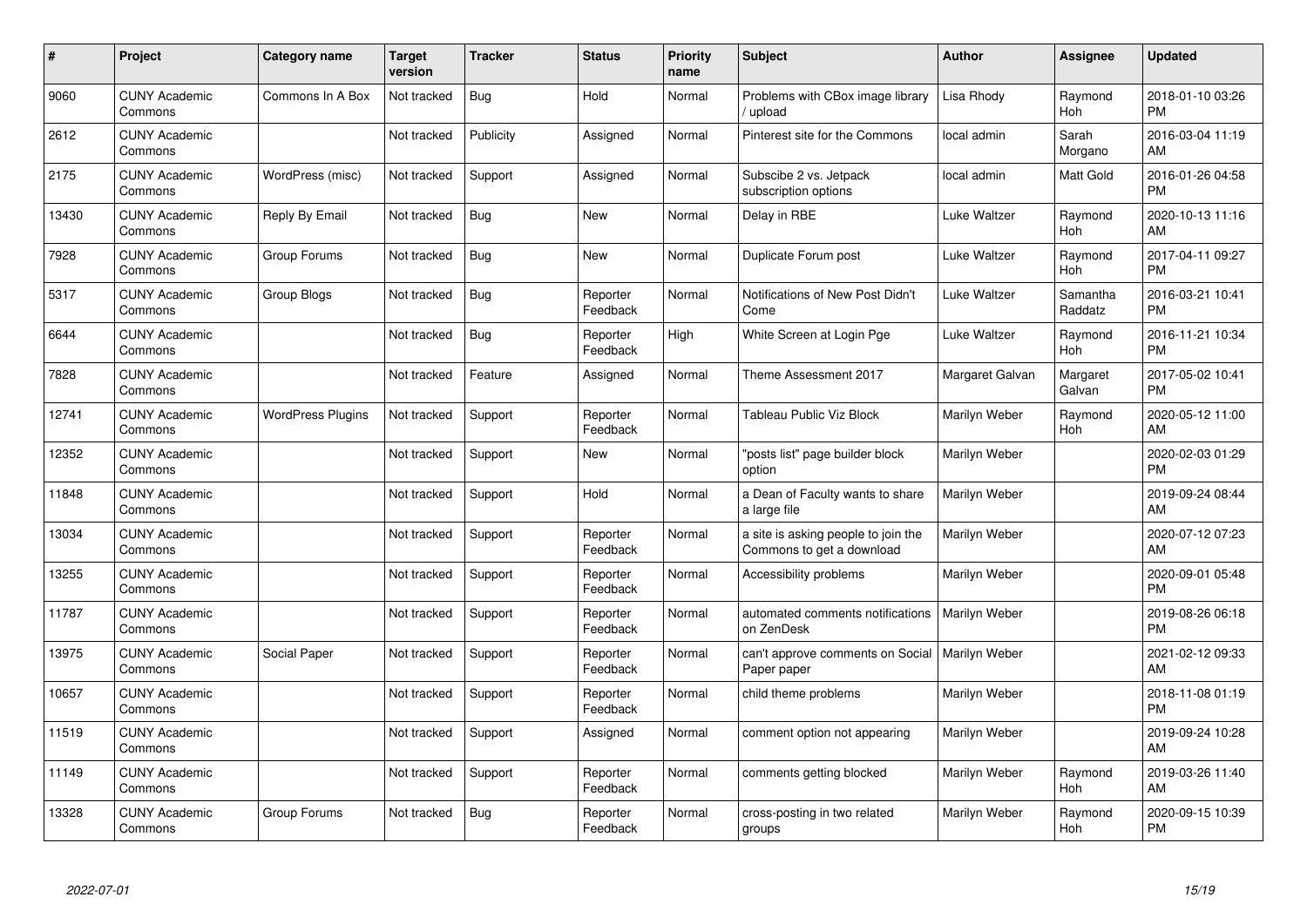| #     | Project                         | <b>Category name</b>     | <b>Target</b><br>version | <b>Tracker</b> | <b>Status</b>        | <b>Priority</b><br>name | <b>Subject</b>                                                                                | <b>Author</b> | <b>Assignee</b>  | <b>Updated</b>                |
|-------|---------------------------------|--------------------------|--------------------------|----------------|----------------------|-------------------------|-----------------------------------------------------------------------------------------------|---------------|------------------|-------------------------------|
| 11509 | <b>CUNY Academic</b><br>Commons |                          | Not tracked              | Support        | Reporter<br>Feedback | Normal                  | deleted Page causing a Menu<br>problem?                                                       | Marilyn Weber |                  | 2019-06-04 09:54<br>AM        |
| 12382 | <b>CUNY Academic</b><br>Commons | Membership               | Not tracked              | Support        | New                  | Normal                  | Email request change                                                                          | Marilyn Weber | Marilyn<br>Weber | 2020-02-06 12:56<br><b>PM</b> |
| 14398 | <b>CUNY Academic</b><br>Commons |                          | Not tracked              | Support        | Reporter<br>Feedback | Normal                  | Events plug-in notification problem                                                           | Marilyn Weber |                  | 2021-05-11 11:21<br>AM        |
| 14074 | <b>CUNY Academic</b><br>Commons | WordPress (misc)         | Not tracked              | Support        | Reporter<br>Feedback | Normal                  | page password protection problem                                                              | Marilyn Weber |                  | 2021-03-02 11:03<br>AM        |
| 8607  | <b>CUNY Academic</b><br>Commons |                          | Not tracked              | Support        | New                  | Normal                  | Paypal?                                                                                       | Marilyn Weber | Matt Gold        | 2018-05-15 01:37<br><b>PM</b> |
| 11771 | <b>CUNY Academic</b><br>Commons |                          | Not tracked              | Support        | Reporter<br>Feedback | Normal                  | post displays in sections                                                                     | Marilyn Weber |                  | 2019-08-20 10:34<br>AM        |
| 13912 | <b>CUNY Academic</b><br>Commons |                          | Not tracked              | Feature        | Hold                 | Low                     | posting "missed schedule"                                                                     | Marilyn Weber |                  | 2021-02-23 10:46<br>AM        |
| 14900 | <b>CUNY Academic</b><br>Commons |                          | Not tracked              | Support        | Reporter<br>Feedback | Normal                  | previous theme?                                                                               | Marilyn Weber |                  | 2021-10-25 10:31<br>AM        |
| 13286 | <b>CUNY Academic</b><br>Commons |                          | Not tracked              | Support        | New                  | Normal                  | problem connecting with<br>WordPress app                                                      | Marilyn Weber | Raymond<br>Hoh   | 2020-09-08 11:16<br>AM        |
| 12360 | <b>CUNY Academic</b><br>Commons | <b>WordPress Themes</b>  | Not tracked              | <b>Bug</b>     | Reporter<br>Feedback | Normal                  | site just says "DANTE We are<br>currently in maintenance mode,<br>please check back shortly." | Marilyn Weber |                  | 2020-02-04 12:13<br><b>PM</b> |
| 15816 | <b>CUNY Academic</b><br>Commons |                          | Not tracked              | Support        | New                  | Normal                  | slow loading at SPS                                                                           | Marilyn Weber |                  | 2022-04-05 01:26<br><b>PM</b> |
| 14911 | <b>CUNY Academic</b><br>Commons | <b>WordPress Themes</b>  | Not tracked              | Support        | <b>New</b>           | Normal                  | Twentytwentyone theme                                                                         | Marilyn Weber |                  | 2021-10-28 10:37<br>AM        |
| 12350 | <b>CUNY Academic</b><br>Commons | Blogs (BuddyPress)       | Not tracked              | Support        | Reporter<br>Feedback | Normal                  | URL creation problem                                                                          | Marilyn Weber |                  | 2020-02-03 11:27<br>AM        |
| 10273 | <b>CUNY Academic</b><br>Commons | Registration             | Not tracked              | Support        | Reporter<br>Feedback | Normal                  | users combining CF and campus<br>address                                                      | Marilyn Weber |                  | 2019-09-18 10:58<br>AM        |
| 10769 | <b>CUNY Academic</b><br>Commons | <b>WordPress Themes</b>  | Not tracked              | Bug            | Reporter<br>Feedback | Normal                  | 2011 Theme Sidebar                                                                            | Mark Webb     |                  | 2018-12-04 04:09<br><b>PM</b> |
| 11120 | <b>CUNY Academic</b><br>Commons | <b>WordPress Plugins</b> | Not tracked              | <b>Bug</b>     | Reporter<br>Feedback | Normal                  | Events Manager Events Not<br>Showing Up                                                       | Mark Webb     |                  | 2019-02-27 04:10<br><b>PM</b> |
| 10678 | <b>CUNY Academic</b><br>Commons |                          | Not tracked              | <b>Bug</b>     | Reporter<br>Feedback | High                    | Newsletter Plugin Not Sending<br><b>Out Newsletters</b>                                       | Mark Webb     | Boone<br>Gorges  | 2019-09-16 09:38<br><b>PM</b> |
| 10262 | <b>CUNY Academic</b><br>Commons |                          | Not tracked              | <b>Bug</b>     | Reporter<br>Feedback | Normal                  | Newsletter Plugin: Broken Image<br>at Bottom of All Newsletters                               | Mark Webb     | Raymond<br>Hoh   | 2018-08-30 05:17<br><b>PM</b> |
| 6671  | <b>CUNY Academic</b><br>Commons | Reply By Email           | Not tracked              | <b>Bug</b>     | Assigned             | Normal                  | "Post too often" RBE error<br>message                                                         | Matt Gold     | Raymond<br>Hoh   | 2016-11-11 09:55<br>AM        |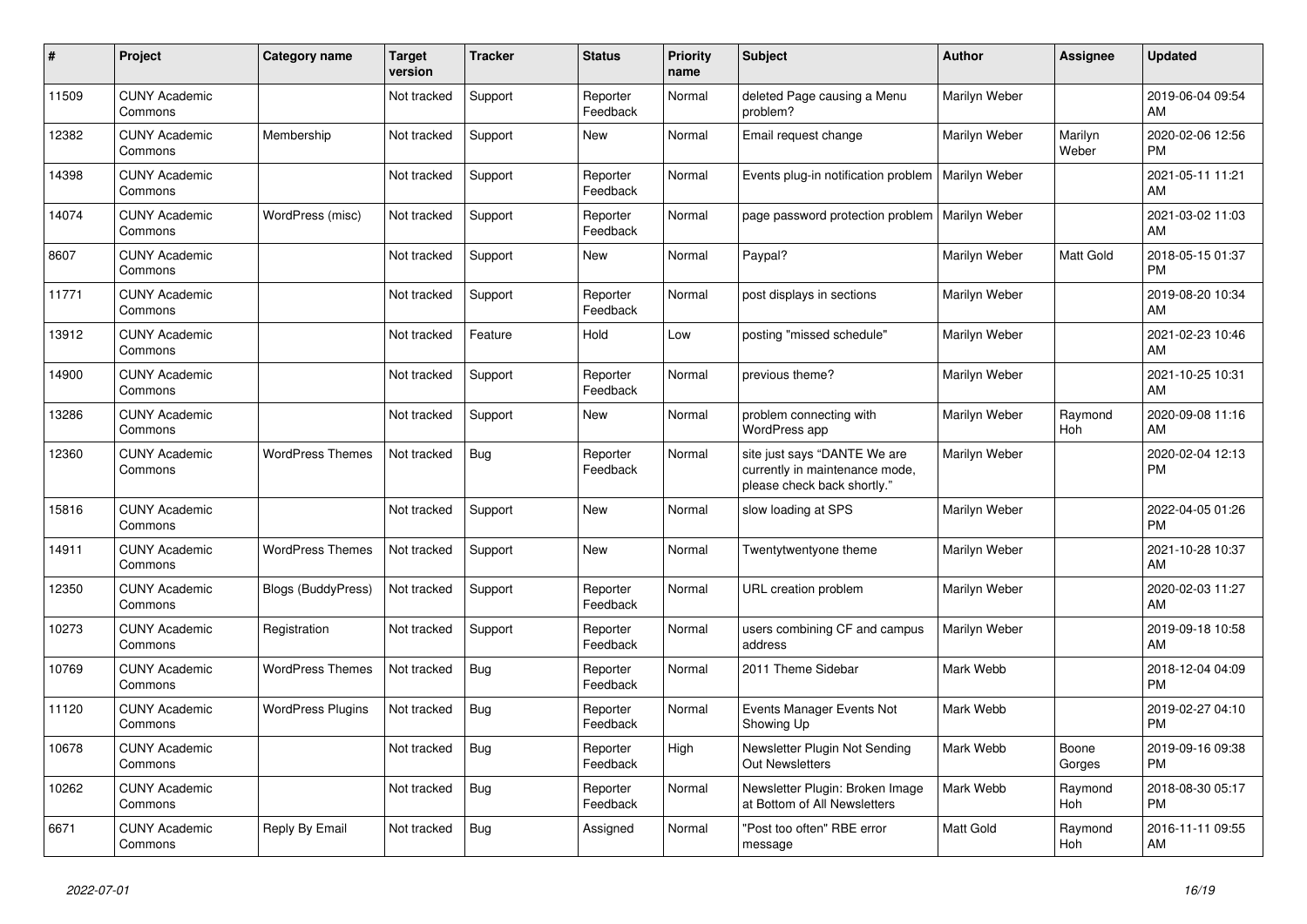| #     | Project                         | <b>Category name</b>       | <b>Target</b><br>version | <b>Tracker</b> | <b>Status</b>        | <b>Priority</b><br>name | <b>Subject</b>                                                                        | Author           | Assignee              | <b>Updated</b>                         |
|-------|---------------------------------|----------------------------|--------------------------|----------------|----------------------|-------------------------|---------------------------------------------------------------------------------------|------------------|-----------------------|----------------------------------------|
| 13949 | <b>CUNY Academic</b><br>Commons |                            | Not tracked              | <b>Bug</b>     | New                  | Normal                  | Continued debugging of runaway<br>MySQL connections                                   | <b>Matt Gold</b> | Boone<br>Gorges       | 2021-09-14 10:42<br>AM                 |
| 8837  | <b>CUNY Academic</b><br>Commons |                            | Not tracked              | Feature        | Assigned             | Normal                  | Create a form to request info from<br>people requesting premium<br>themes and plugins | <b>Matt Gold</b> | Marilyn<br>Weber      | 2017-11-14 03:35<br><b>PM</b>          |
| 3657  | <b>CUNY Academic</b><br>Commons | WordPress (misc)           | Not tracked              | Feature        | New                  | Normal                  | Create alert for GC email<br>addresses                                                | Matt Gold        | <b>Matt Gold</b>      | 2016-04-14 11:29<br><b>PM</b>          |
| 6115  | <b>CUNY Academic</b><br>Commons | Publicity                  | Not tracked              | Feature        | Assigned             | Normal                  | create digital signage for GC                                                         | Matt Gold        | scott voth            | 2016-10-11 10:09<br>PM                 |
| 636   | <b>CUNY Academic</b><br>Commons | WordPress (misc)           | Not tracked              | Support        | Assigned             | Normal                  | Create Lynda.com-like Table of<br>Contents for Prospective Tutorial<br>Screencasts    | Matt Gold        | scott voth            | 2016-02-23 03:12<br>РM                 |
| 8666  | <b>CUNY Academic</b><br>Commons | Teaching                   | Not tracked              | Documentation  | Assigned             | Normal                  | Create Teaching on the Commons<br>Resource Page                                       | Matt Gold        | Laurie Hurson         | 2019-09-23 03:16<br><b>PM</b>          |
| 9015  | <b>CUNY Academic</b><br>Commons | Groups (misc)              | Not tracked              | Outreach       | Assigned             | Normal                  | Email group admins the email<br>addresses of their groups                             | Matt Gold        | Matt Gold             | 2018-01-02 09:54<br>AM                 |
| 6298  | <b>CUNY Academic</b><br>Commons | <b>User Experience</b>     | Not tracked              | Design/UX      | Assigned             | Normal                  | Examine data from survey                                                              | Matt Gold        | Margaret<br>Galvan    | 2016-10-14 12:16<br><b>PM</b>          |
| 4235  | <b>CUNY Academic</b><br>Commons |                            | Not tracked              | Design/UX      | Assigned             | Normal                  | Explore user experience around<br>comments on forum topics vs docs                    | Matt Gold        | Samantha<br>Raddatz   | 2015-07-21 10:23<br>AM                 |
| 6995  | <b>CUNY Academic</b><br>Commons | Home Page                  | Not tracked              | Bug            | Assigned             | Normal                  | member filter on homepage not<br>working                                              | <b>Matt Gold</b> | Raymond<br>Hoh        | 2016-12-11 09:46<br>PM                 |
| 8976  | <b>CUNY Academic</b><br>Commons | Reply By Email             | Not tracked              | Feature        | Assigned             | Normal                  | Package RBE new topics posting?                                                       | Matt Gold        | Raymond<br>Hoh        | 2017-12-04 02:34<br><b>PM</b>          |
| 3524  | <b>CUNY Academic</b><br>Commons | Documentation              | Not tracked              | Documentation  | Assigned             | Normal                  | Post describing all you can do<br>when starting up a new blog/group                   | Matt Gold        | scott voth            | 2014-10-04 12:56<br><b>PM</b>          |
| 4986  | <b>CUNY Academic</b><br>Commons | ZenDesk                    | Not tracked              | Support        | Assigned             | Normal                  | Prepare documentation for<br>Zendesk re web widget                                    | Matt Gold        | Samantha<br>Raddatz   | 2016-02-25 03:09<br><b>PM</b>          |
| 8991  | <b>CUNY Academic</b><br>Commons | Reply By Email             | Not tracked              | Bug            | Hold                 | Normal                  | RBE duplicate email message<br>issue                                                  | <b>Matt Gold</b> | Raymond<br><b>Hoh</b> | 2018-02-18 08:53<br><b>PM</b>          |
| 3369  | <b>CUNY Academic</b><br>Commons | Reply By Email             | Not tracked              | Outreach       | Hold                 | Normal                  | Release reply by email to WP<br>plugin directory                                      | Matt Gold        | Raymond<br>Hoh        | 2016-03-01 12:46<br><b>PM</b>          |
| 8902  | <b>CUNY Academic</b><br>Commons | Design                     | Not tracked              | Feature        | Assigned             | Normal                  | Report back on research on<br><b>BuddyPress themes</b>                                | Matt Gold        |                       | Michael Smith   2017-11-10 12:31<br>PM |
| 9979  | <b>CUNY Academic</b><br>Commons | <b>Email Notifications</b> | Not tracked              | <b>Bug</b>     | Reporter<br>Feedback | Normal                  | Reports of slow email activation<br>emails                                            | Matt Gold        | Boone<br>Gorges       | 2018-08-29 09:40<br>PM                 |
| 4070  | <b>CUNY Academic</b><br>Commons | Analytics                  | Not tracked              | Support        | Assigned             | Normal                  | Request for JITP site analytics                                                       | Matt Gold        | Seth Persons          | 2016-02-23 03:09<br><b>PM</b>          |
| 4027  | <b>CUNY Academic</b><br>Commons | Commons In A Box           | Not tracked              | Design/UX      | Assigned             | Normal                  | Usability review of CBOX update<br>procedures                                         | Matt Gold        | Samantha<br>Raddatz   | 2015-05-11 06:36<br>PM                 |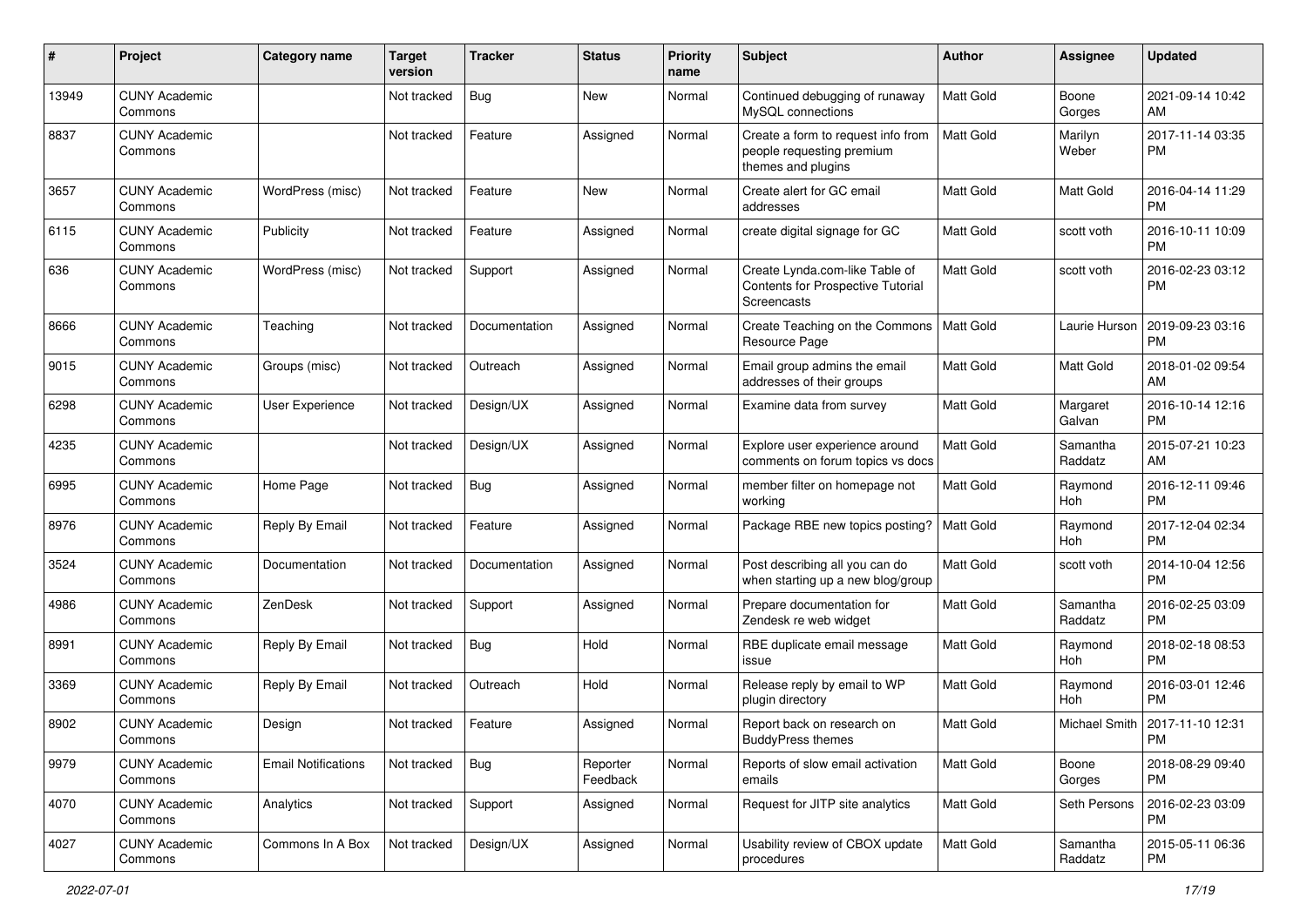| #     | Project                         | <b>Category name</b> | <b>Target</b><br>version | <b>Tracker</b> | <b>Status</b>        | <b>Priority</b><br>name | Subject                                                                                                                                      | Author                  | <b>Assignee</b>       | <b>Updated</b>                |
|-------|---------------------------------|----------------------|--------------------------|----------------|----------------------|-------------------------|----------------------------------------------------------------------------------------------------------------------------------------------|-------------------------|-----------------------|-------------------------------|
| 8898  | <b>CUNY Academic</b><br>Commons | Social Paper         | Not tracked              | Feature        | Assigned             | Normal                  | Usage data on docs and social<br>paper                                                                                                       | <b>Matt Gold</b>        | Matt Gold             | 2017-11-16 11:32<br>AM        |
| 10040 | <b>CUNY Academic</b><br>Commons | WordPress (misc)     | Not tracked              | Bug            | Reporter<br>Feedback | Normal                  | User doesn't see full list of themes                                                                                                         | Matt Gold               | Boone<br>Gorges       | 2018-07-25 10:12<br>AM        |
| 9941  | <b>CUNY Academic</b><br>Commons | Wiki                 | Not tracked              | Support        | Assigned             | Normal                  | Wiki functionality                                                                                                                           | Matt Gold               | Boone<br>Gorges       | 2018-06-26 10:57<br>AM        |
| 9908  | <b>CUNY Academic</b><br>Commons |                      | Not tracked              | Feature        | <b>New</b>           | Normal                  | Is it possible to send email<br>updates to users (or an email<br>address not on the list) for only a<br>single page AFTER being<br>prompted? | <b>Michael Shields</b>  | scott voth            | 2018-06-11 01:34<br><b>PM</b> |
| 9346  | <b>CUNY Academic</b><br>Commons | WordPress (misc)     | Not tracked              | Bug            | New                  | Normal                  | Clone cetls.bmcc.cuny.edu for<br>development                                                                                                 | Owen Roberts            | Raymond<br><b>Hoh</b> | 2018-03-06 05:35<br><b>PM</b> |
| 6665  | <b>CUNY Academic</b><br>Commons |                      | Not tracked              | Publicity      | New                  | Normal                  | Dead Link in 1.10 announcement<br>post                                                                                                       | Paige Dupont            | Stephen Real          | 2016-12-01 03:11<br><b>PM</b> |
| 11449 | <b>CUNY Academic</b><br>Commons | WordPress - Media    | Not tracked              | Support        | Reporter<br>Feedback | Normal                  | Cloning Media Library for JITP<br>from Staging to Production Site                                                                            | Patrick DeDauw          | Boone<br>Gorges       | 2019-05-13 12:00<br><b>PM</b> |
| 14483 | <b>CUNY Academic</b><br>Commons | WordPress - Media    | Not tracked              | <b>Bug</b>     | Reporter<br>Feedback | Normal                  | Wordpress PDF Embed Stopped<br>Working after JITP Media Clone                                                                                | <b>Patrick DeDauw</b>   | Boone<br>Gorges       | 2021-05-20 01:51<br><b>PM</b> |
| 9420  | <b>CUNY Academic</b><br>Commons | cuny.is              | Not tracked              | Feature        | New                  | Normal                  | Request for http://cuny.is/streams                                                                                                           | Raffi<br>Khatchadourian | Marilyn<br>Weber      | 2018-04-02 10:08<br>AM        |
| 11077 | <b>CUNY Academic</b><br>Commons | Events               | Not tracked              | Feature        | Reporter<br>Feedback | Normal                  | Show event category description<br>in event list view                                                                                        | Raffi<br>Khatchadourian |                       | 2019-02-12 10:38<br>PM        |
| 15242 | <b>CUNY Academic</b><br>Commons | Performance          | Not tracked              | Bug            | Reporter<br>Feedback | Normal                  | Slugist site                                                                                                                                 | Raffi<br>Khatchadourian | Boone<br>Gorges       | 2022-02-07 11:14<br>AM        |
| 14983 | <b>CUNY Academic</b><br>Commons | WordPress (misc)     | Not tracked              | Support        | Reporter<br>Feedback | Normal                  | 'Read More" tag not working                                                                                                                  | Rebecca Krisel          | Raymond<br><b>Hoh</b> | 2021-11-23 01:17<br><b>PM</b> |
| 5298  | <b>CUNY Academic</b><br>Commons |                      | Not tracked              | Publicity      | New                  | Normal                  | Survey Pop-Up Text                                                                                                                           | Samantha Raddatz        | Samantha<br>Raddatz   | 2016-03-22 12:27<br>PM        |
| 11393 | <b>CUNY Academic</b><br>Commons |                      | Not tracked              | Publicity      | <b>New</b>           | Normal                  | After 1.15 release, ceate a hero<br>slide and post about adding a site<br>to a group                                                         | scott voth              | Patrick<br>Sweeney    | 2019-05-14 10:32<br>AM        |
| 14994 | <b>CUNY Academic</b><br>Commons | cdev.gc.cuny.edu     | Not tracked              | Support        | In Progress          | Normal                  | Clear Cache on CDEV                                                                                                                          | scott voth              | Raymond<br>Hoh        | 2021-12-07 03:51<br><b>PM</b> |
| 10982 | <b>CUNY Academic</b><br>Commons | Domain Mapping       | Not tracked              | Support        | Reporter<br>Feedback | Normal                  | <b>CNAME</b> question                                                                                                                        | scott voth              |                       | 2019-01-22 04:29<br><b>PM</b> |
| 14394 | <b>CUNY Academic</b><br>Commons |                      | Not tracked              | Feature        | New                  | Normal                  | Commons News Site - redesign                                                                                                                 | scott voth              | scott voth            | 2021-09-14 10:46<br>AM        |
| 11386 | <b>CUNY Academic</b><br>Commons | WordPress - Media    | Not tracked              | Support        | Reporter<br>Feedback | Normal                  | disappearing images                                                                                                                          | scott voth              | Boone<br>Gorges       | 2019-05-14 10:32<br>AM        |